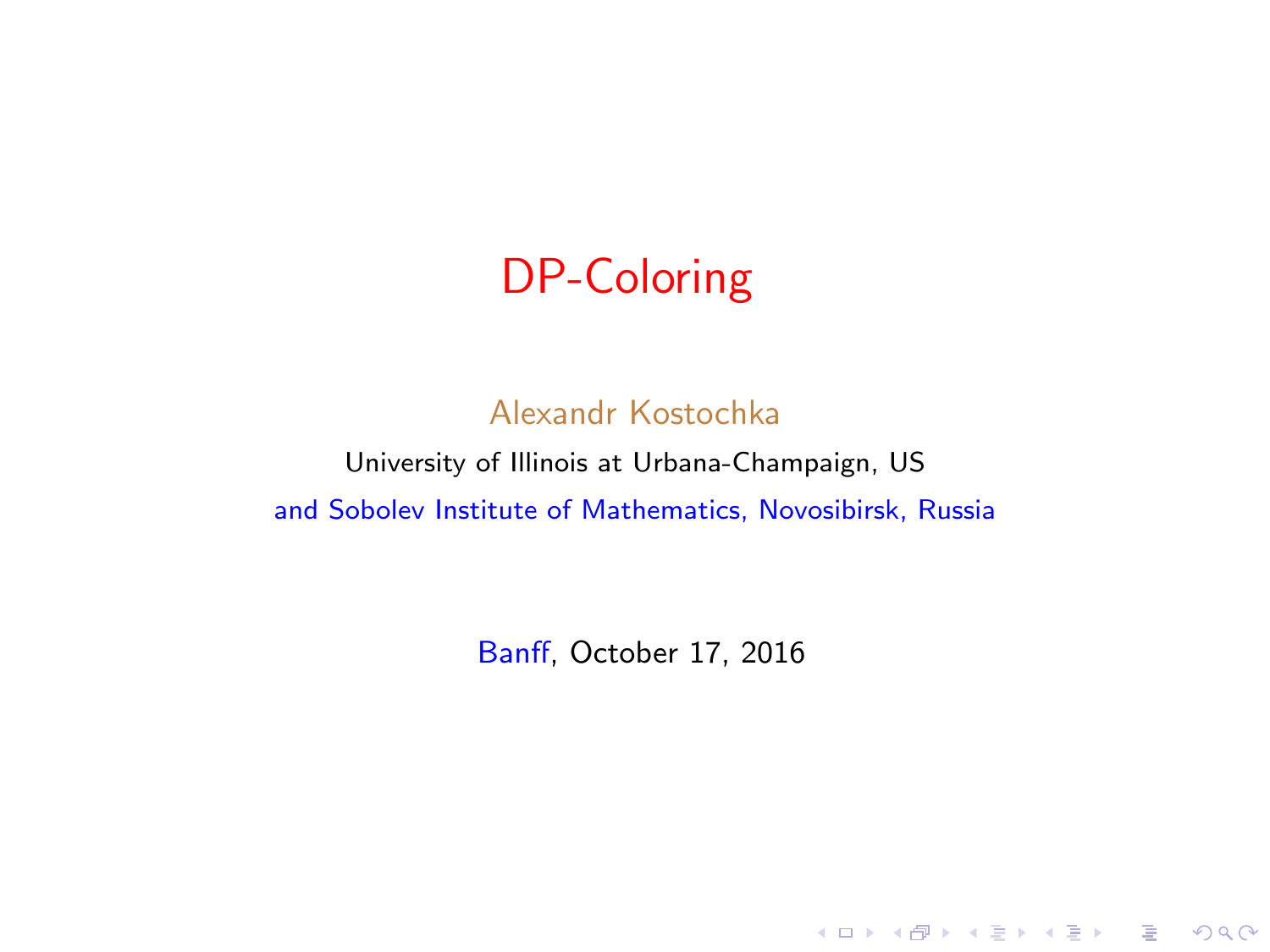While proving that every planar graph G with no cycles of lengths 4, ..., 8 is 3-choosable, Dvořák and Postle introduced a generalization of list coloring that they called correspondence coloring. We will call it DP-coloring.

**KORK STRATER STRAKER**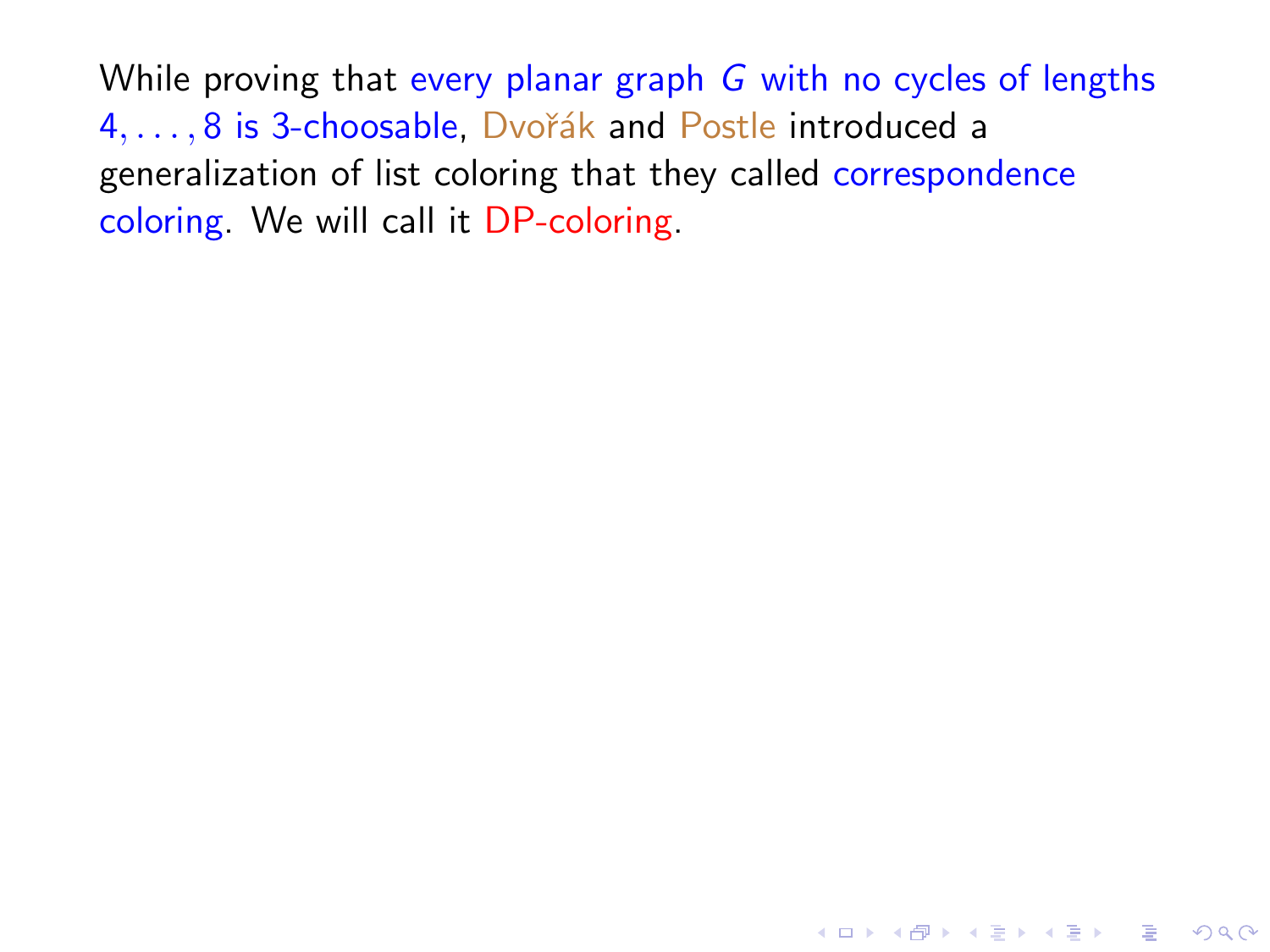While proving that every planar graph G with no cycles of lengths 4, ..., 8 is 3-choosable, Dvořák and Postle introduced a generalization of list coloring that they called correspondence coloring. We will call it DP-coloring.

The goals of this talk are

(1) to advertise and promote this notion,

(2) to show interesting properties and features of this parameter,

**KOD KARD KED KED E VOOR** 

(3) mention some unsolved problems.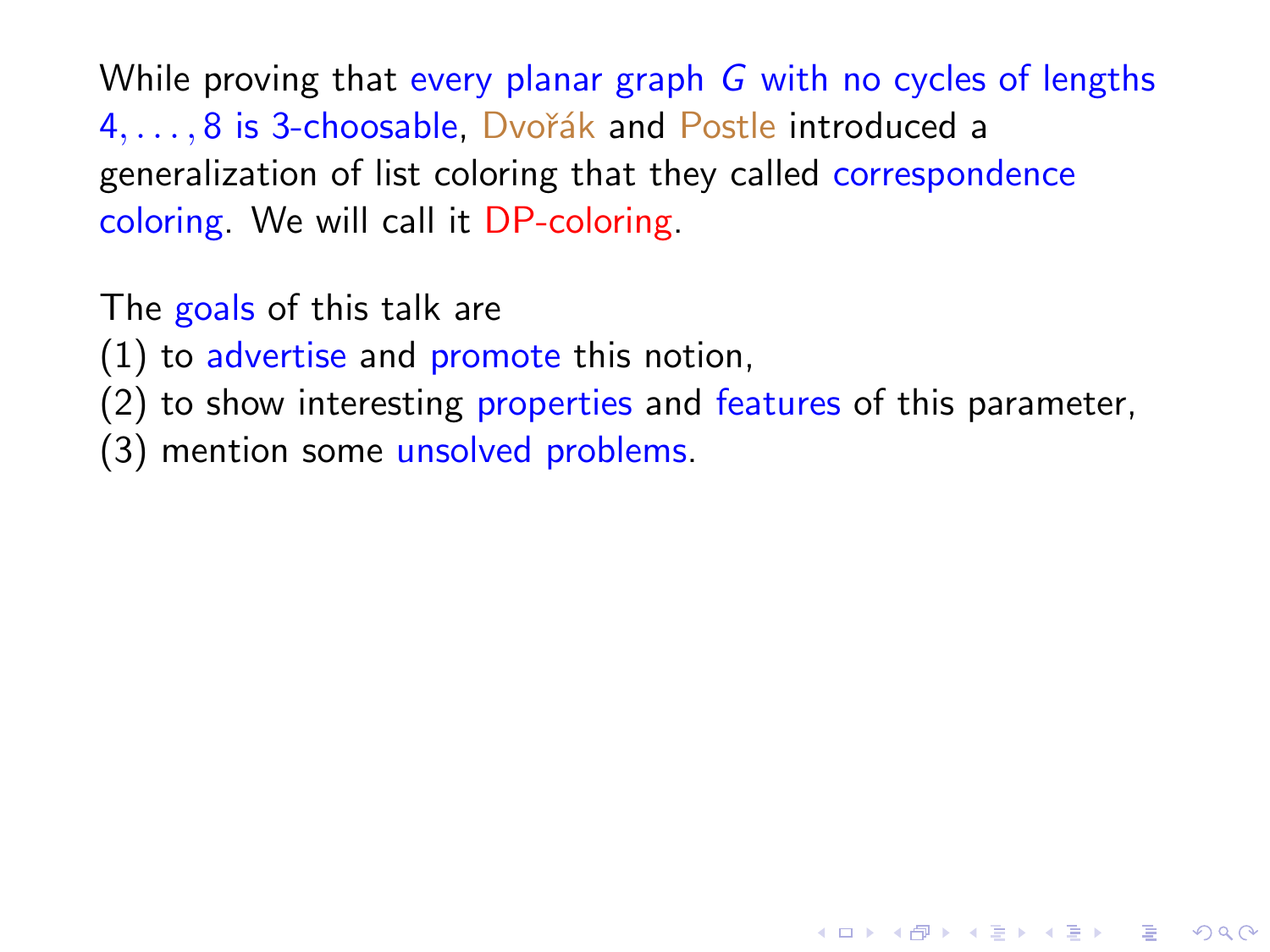While proving that every planar graph G with no cycles of lengths 4, ..., 8 is 3-choosable, Dvořák and Postle introduced a generalization of list coloring that they called correspondence coloring. We will call it DP-coloring.

The goals of this talk are

(1) to advertise and promote this notion,

(2) to show interesting properties and features of this parameter,

(3) mention some unsolved problems.

Recall that Vizing introduced list coloring trying to prove an approximation to the Behzad-Vizing Conjecture that the total chromatic number of any graph with maximum degree  $\Delta$  is at most  $\Delta + 2$ .

The plan was: given a set D of  $\Delta + 3$  colors, color from D the vertices of G, and then every edge will have a list of  $\Delta + 1$ available colors.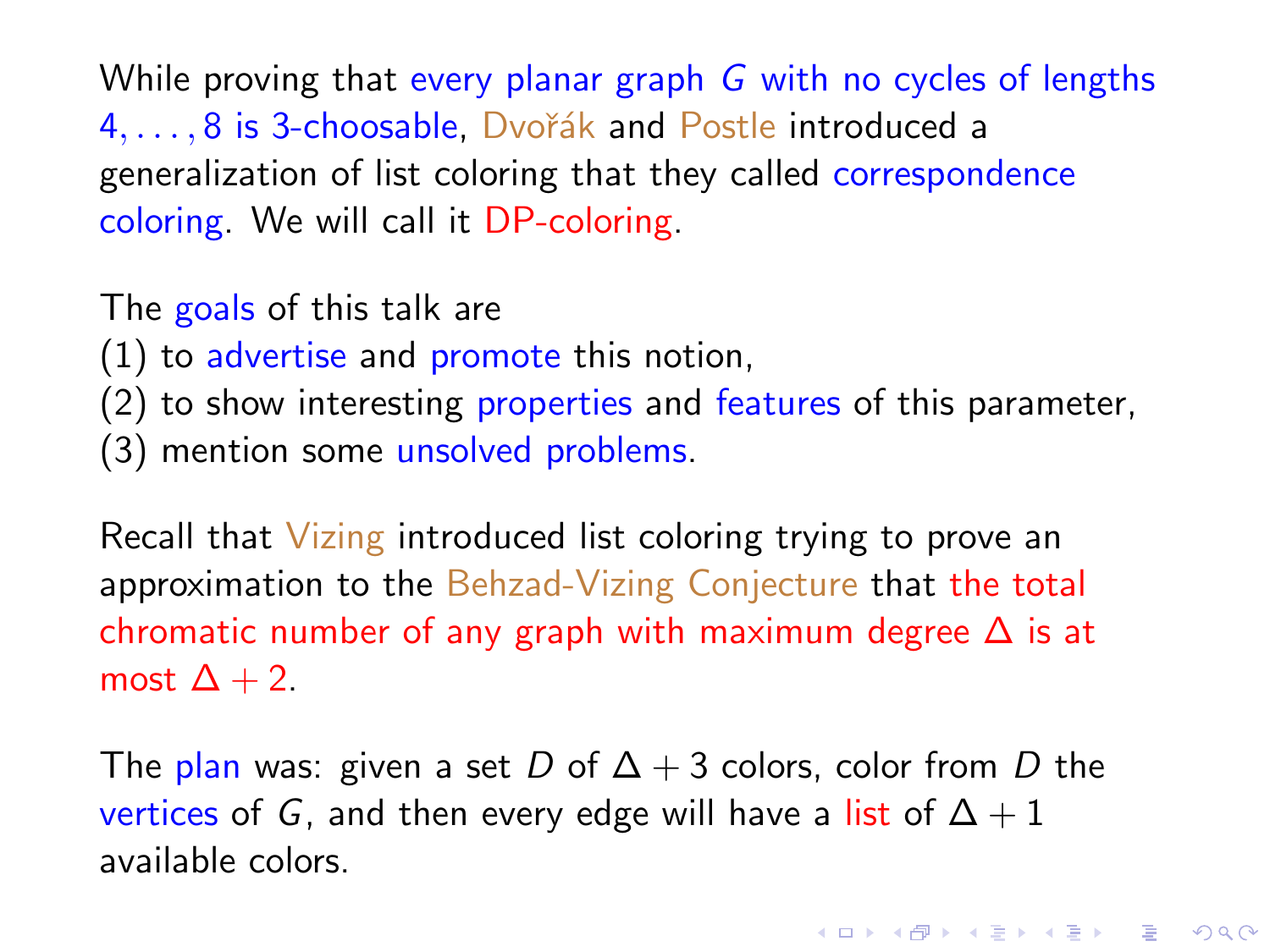The plan did not work as planned, but the new notion (introduced also by Erdős, Rubin and Taylor) turned out to be valuable and interesting. Some properties of it are very close to those of the ordinary coloring, and some are quite different.

One well-known application of list coloring is the Fleischner-Stiebitz proof of the cycle-plus-triangles problem by Erdős.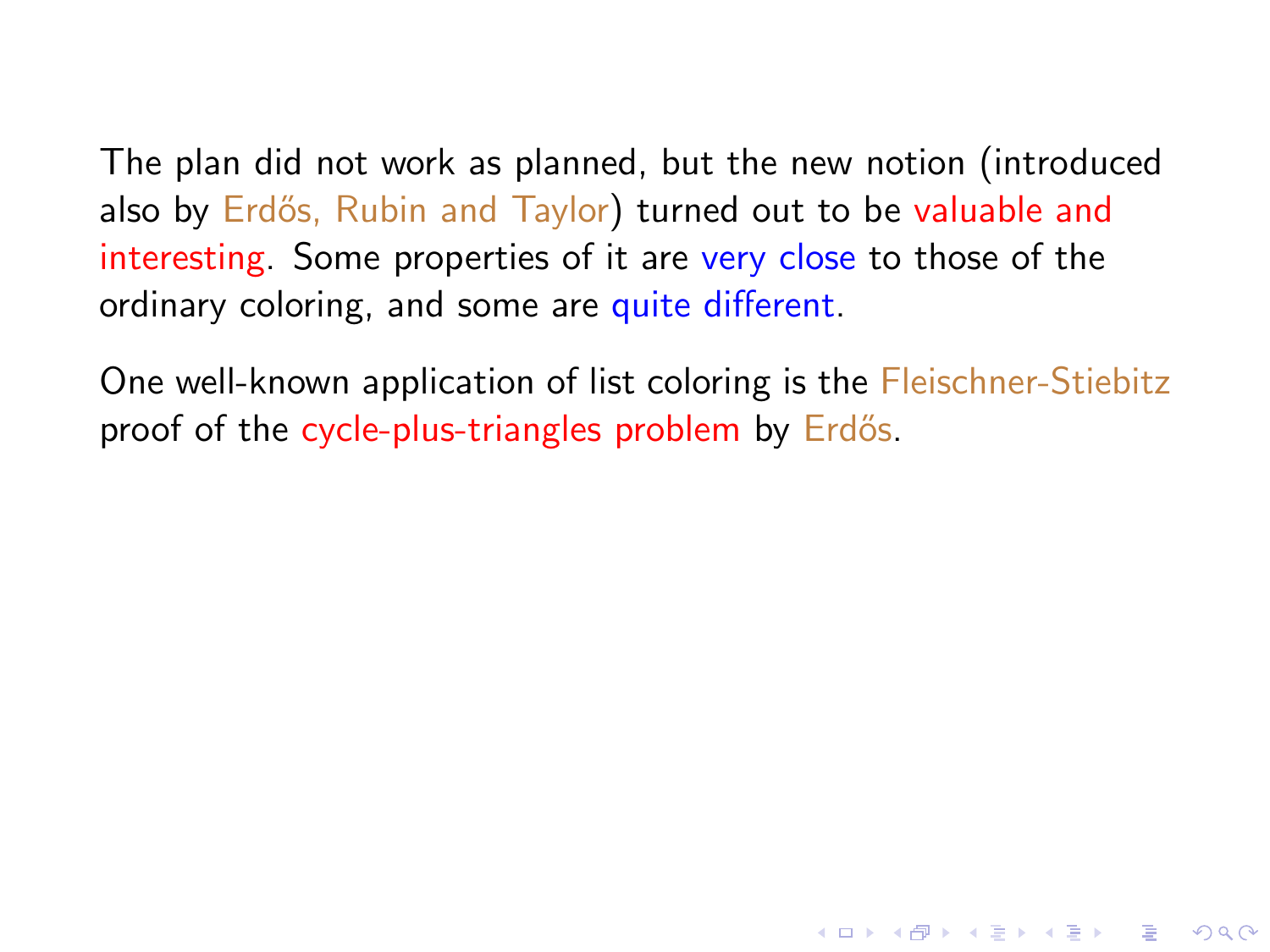The plan did not work as planned, but the new notion (introduced also by Erdős, Rubin and Taylor) turned out to be valuable and interesting. Some properties of it are very close to those of the ordinary coloring, and some are quite different.

One well-known application of list coloring is the Fleischner-Stiebitz proof of the cycle-plus-triangles problem by Erdős.

A Gallai forest is a graph in which every block is either a complete graph or an odd cycle.

**Theorem 1** [Gallai, 1963] If  $k \ge 3$  and G is a k-critical graph, then the subgraph of G induced by the vertices of degree  $k - 1$  is a Gallai forest.

**KORK (FRAGE) EL POLO**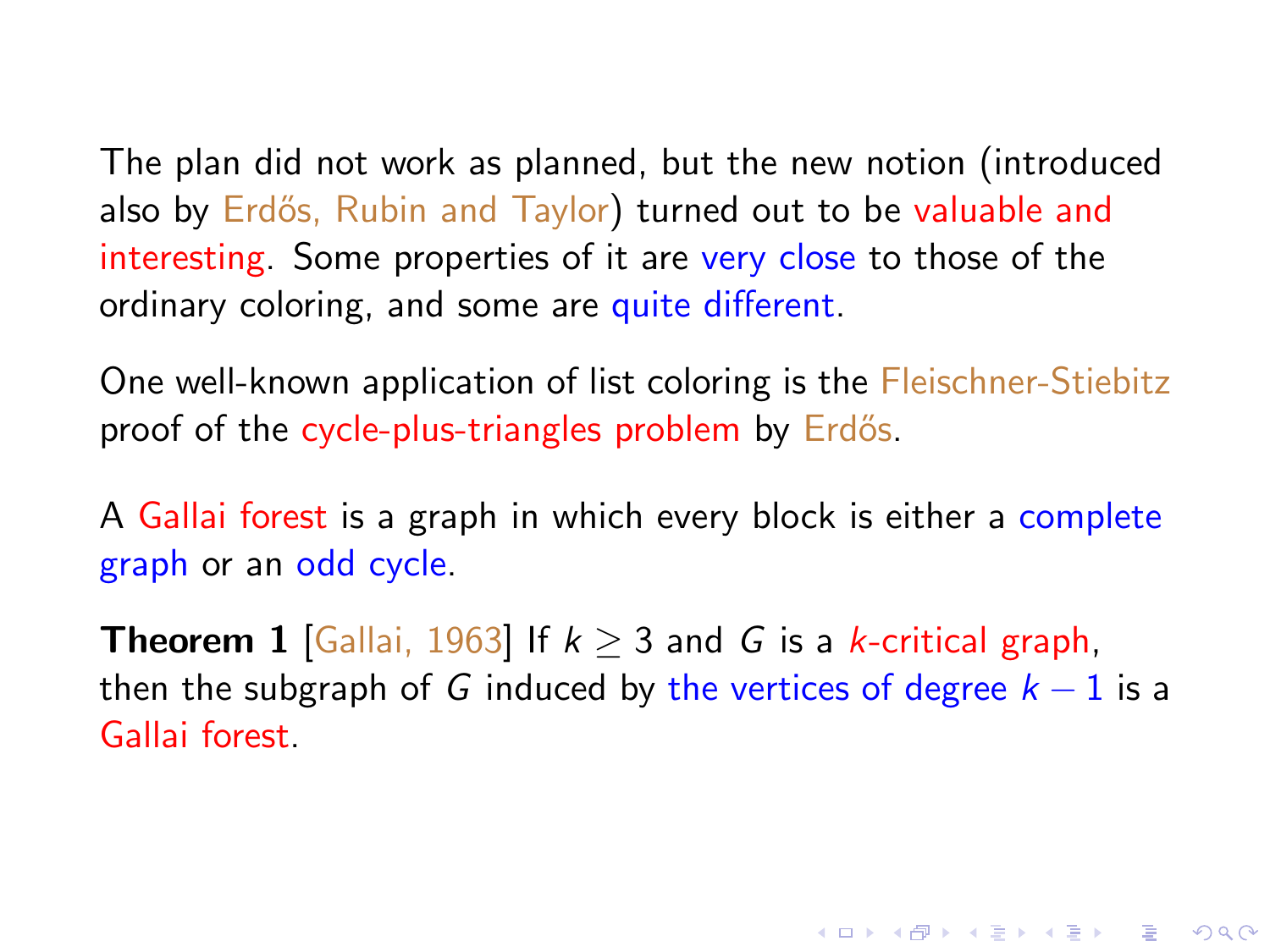A list L for a graph G is a degree list if  $|L(v)| \geq deg_G(v)$  for all  $v \in V(G)$ .

Theorem 2 [Borodin, 1976; Erdős–Rubin–Taylor, 1979] Let G be a connected graph and let  $L$  be a degree list assignment for  $G$ . If G is not L-colorable, then G is a Gallai tree; furthermore,  $|L(u)| = deg_G(u)$  for all  $u \in V(G)$  and if  $u, v \in V(G)$  are two adjacent non-cut vertices, then  $L(u) = L(v)$ .

4 D > 4 P + 4 B + 4 B + B + 9 Q O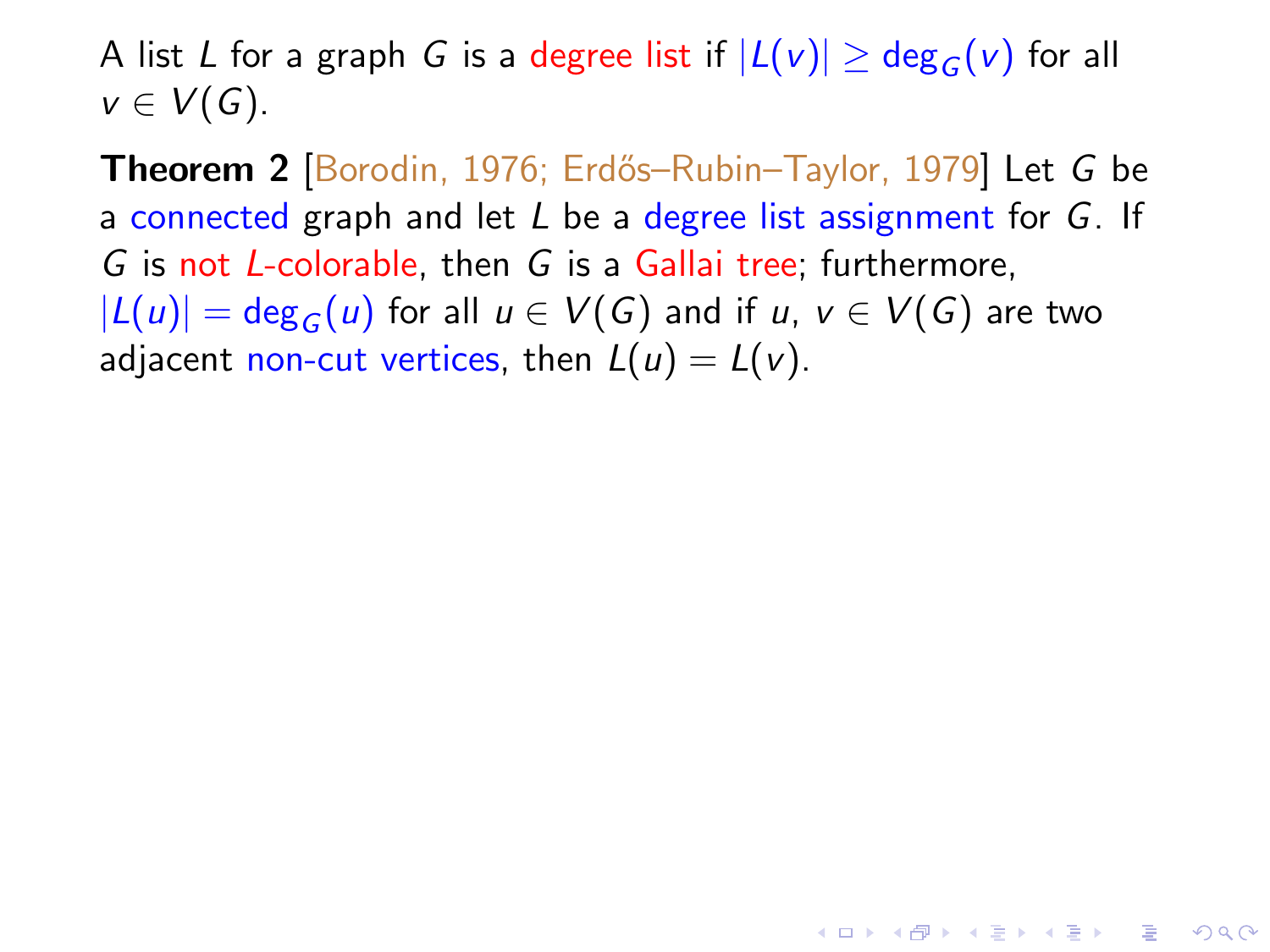A list L for a graph G is a degree list if  $|L(v)| \geq deg_G(v)$  for all  $v \in V(G)$ .

Theorem 2 [Borodin, 1976; Erdős–Rubin–Taylor, 1979] Let G be a connected graph and let  $L$  be a degree list assignment for  $G$ . If G is not L-colorable, then G is a Gallai tree; furthermore,  $|L(u)| = deg_G(u)$  for all  $u \in V(G)$  and if  $u, v \in V(G)$  are two adjacent non-cut vertices, then  $L(u) = L(v)$ .

An interesing thing is that DP-coloring is not a coloring, it is an independent set in an auxiliary graph. A result of a similar flavor for ordinary coloring is known for a long time: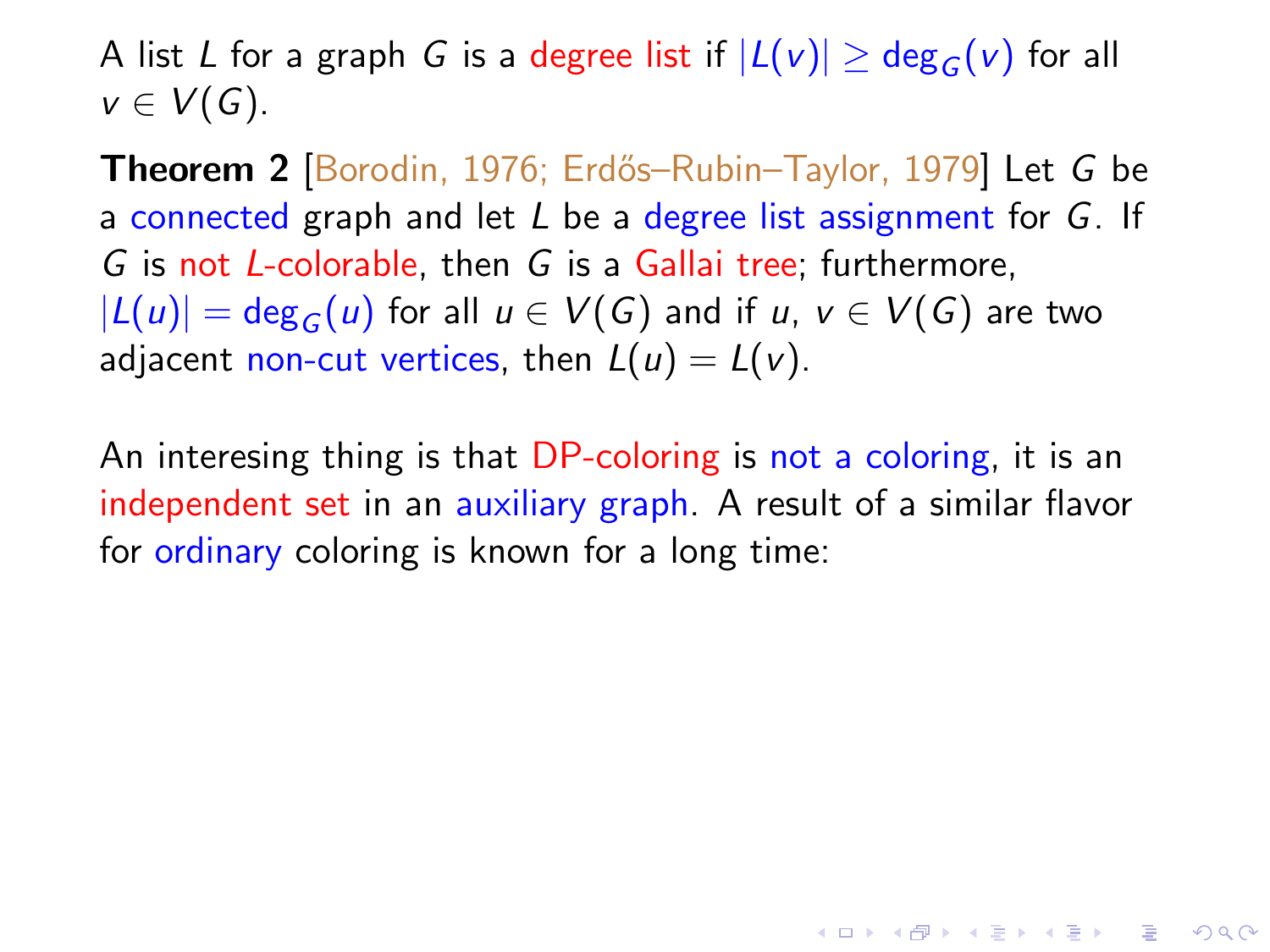A list L for a graph G is a degree list if  $|L(v)| \geq deg_G(v)$  for all  $v \in V(G)$ .

Theorem 2 [Borodin, 1976; Erdős–Rubin–Taylor, 1979] Let G be a connected graph and let  $L$  be a degree list assignment for  $G$ . If G is not L-colorable, then G is a Gallai tree; furthermore,  $|L(u)| = deg_G(u)$  for all  $u \in V(G)$  and if  $u, v \in V(G)$  are two adjacent non-cut vertices, then  $L(u) = L(v)$ .

An interesing thing is that DP-coloring is not a coloring, it is an independent set in an auxiliary graph. A result of a similar flavor for ordinary coloring is known for a long time:

Theorem 3 [Plesnevič and Vizing, 1965] A graph G has a k-coloring if and only if the Cartesian product  $G\Box K_k$  contains an independent set of size  $|V(G)|$ , i.e.,  $\alpha(G\Box K_k) = |V(G)|$ .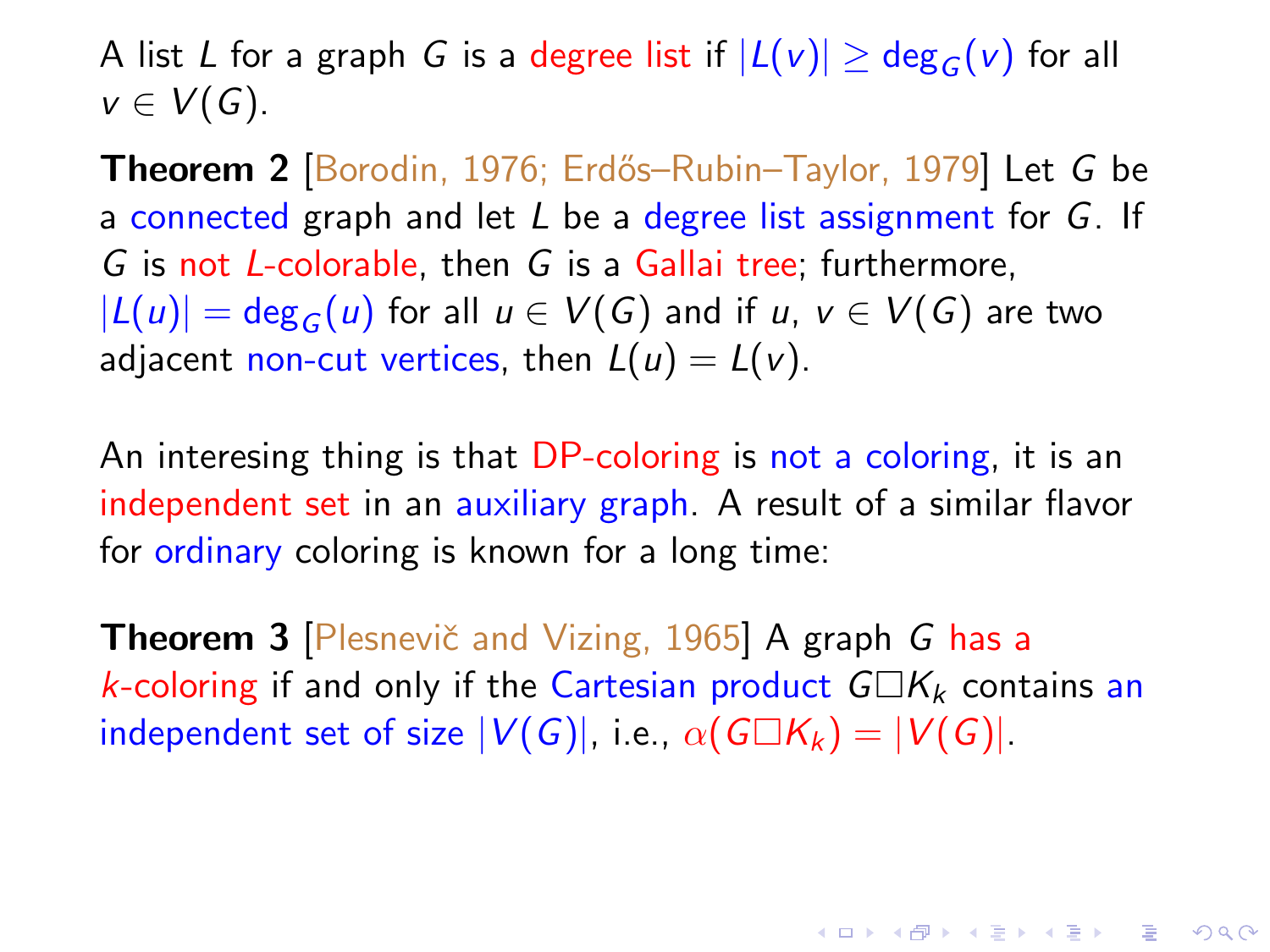#### Pre-definition

Given a list  $L$  for  $G$ , the vertex set of the auxiliary graph  $H = H(G, L)$  is  $\{(v, c) : v \in V(G) \text{ and } c \in L(v)\}\)$ , and two distinct vertices  $(v, c)$  and  $(v', c')$  are adjacent in  $H$  if and only if either  $c = c'$  and  $vv' \in E(G)$ , or  $v = v'$ .

Since  $V(H)$  is covered by  $|V(G)|$  cliques,  $\alpha(H) \leq |V(G)|$ . If H has an independent set I with  $|I| = |V(G)|$ , then, for each  $v \in V(G)$ , there is a unique  $c \in L(v)$  such that  $(v, c) \in I$ . And the same color c is not chosen for any two adjacent vertices. So the map  $f: V(G) \to \mathbb{Z}_{>0}$  defined by  $(v, f(v)) \in I$  is an *L*-coloring of *G*.

Also, if G has an  $L$ -coloring  $f$ , then the set  $\{(v, f(v)) : v \in V(G)\}\$ is an independent set of size  $|V(G)|$  in H.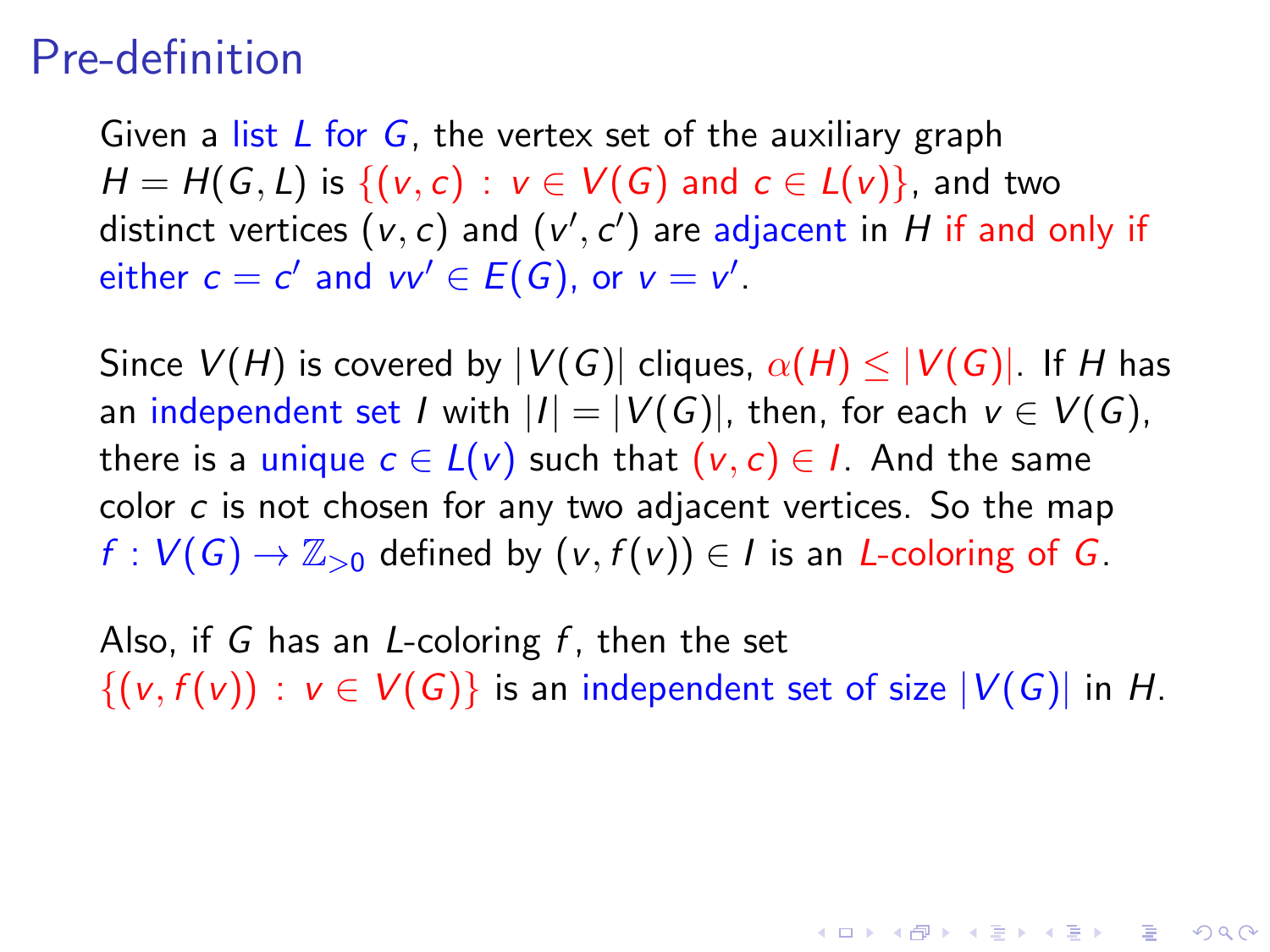

Figure: A graph G with a list L and a cover for  $(G, L)$ .

K ロ X イロ X K ミ X K ミ X ミ → S V C Y C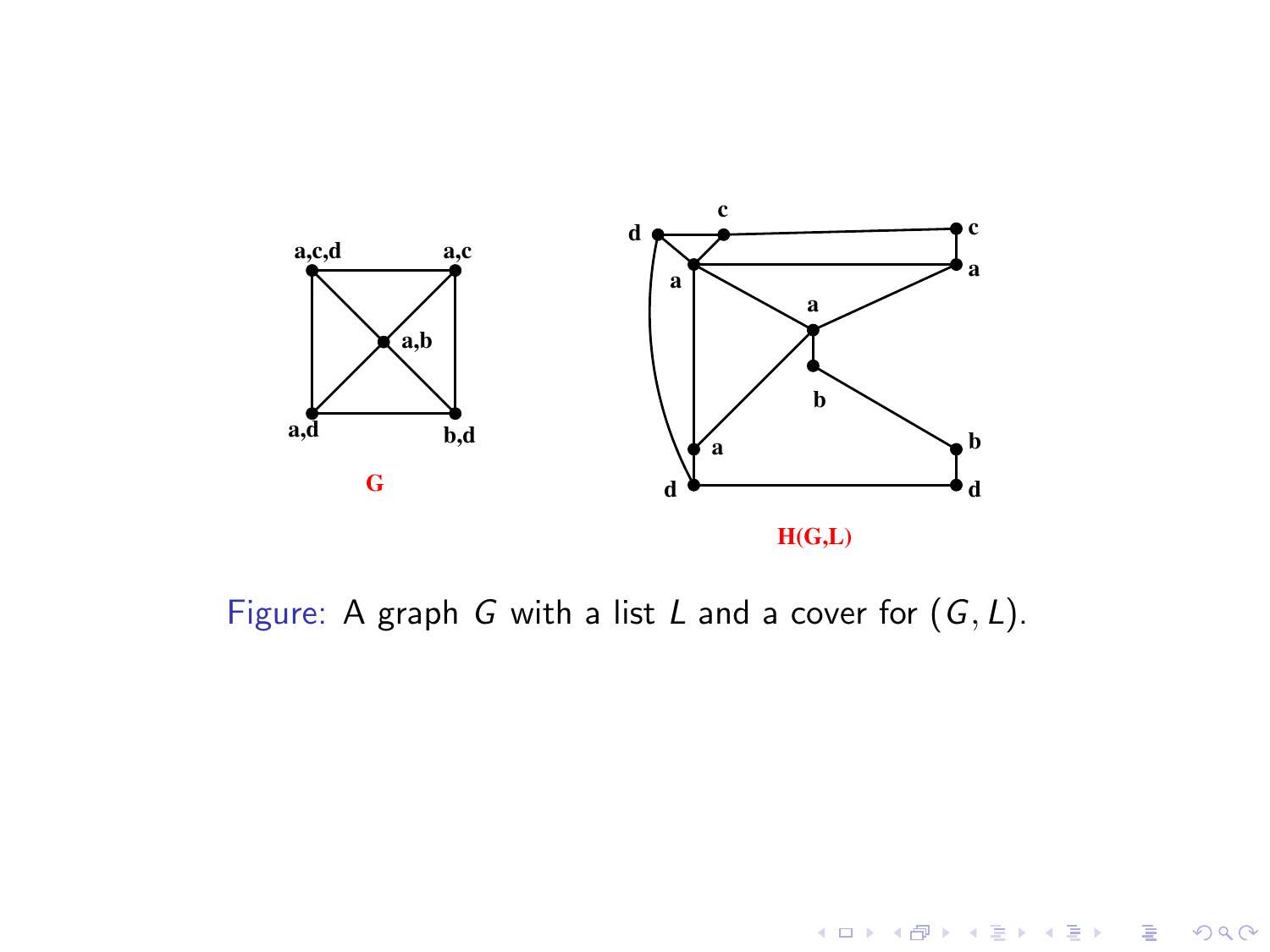## Definition

Let G be a graph. A cover of G is a pair  $(L, H)$ , where L is an assignment of pairwise disjoint sets to the vertices of  $G$  and  $H$  is a graph with vertex set  $\bigcup_{v\in V(\mathsf{G})} L(v)$ , satisfying the following:

- 1. For each  $v \in V(G)$ ,  $H[L(v)]$  is a complete graph.
- 2. For each  $uv \in E(G)$ , the edges between  $L(u)$  and  $L(v)$  form a matching (possibly empty).
- 3. For each distinct u,  $v \in V(G)$  with uv  $\notin E(G)$ , no edges of H connect  $L(u)$  and  $L(v)$ .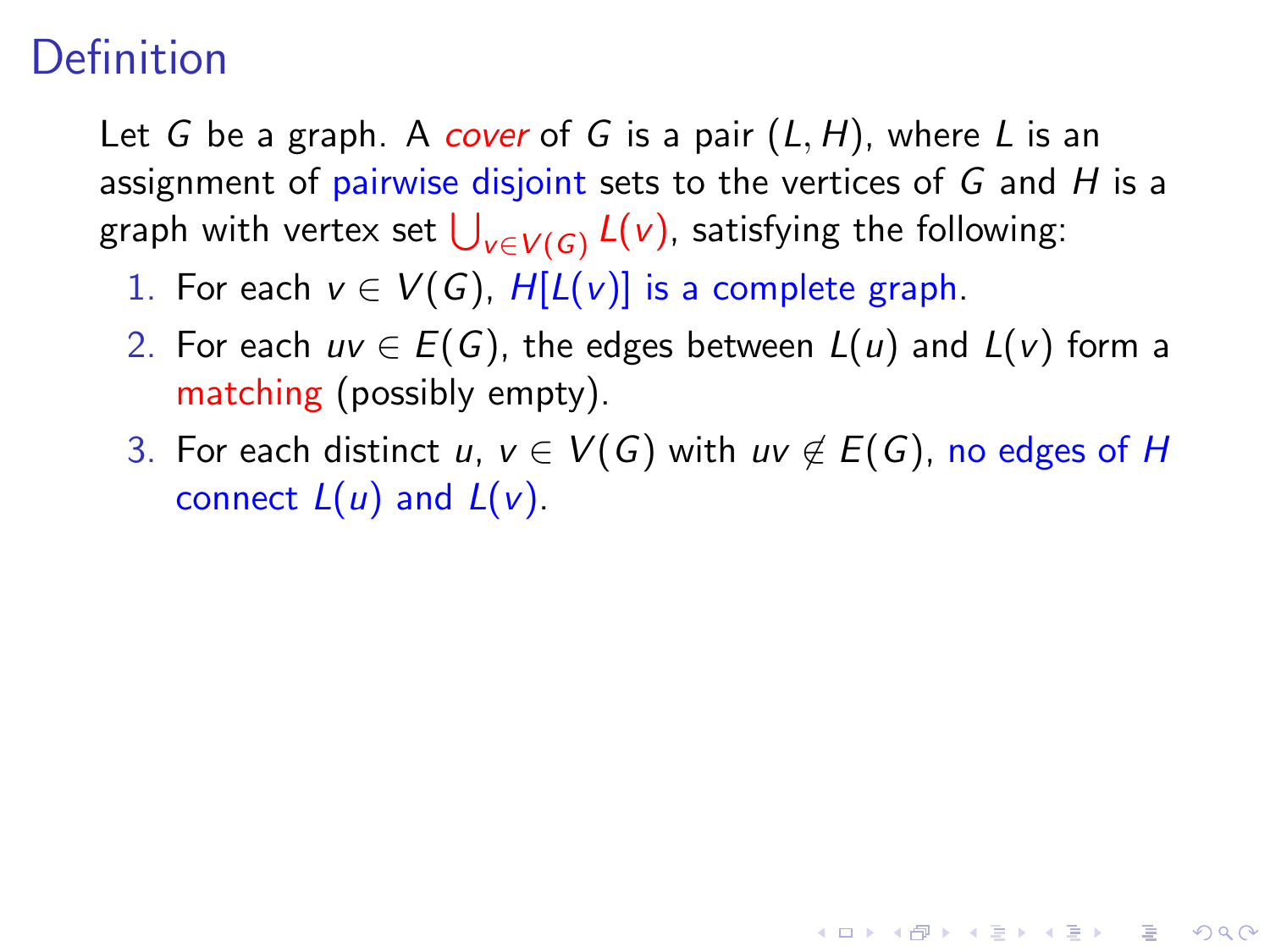## **Definition**

Let G be a graph. A cover of G is a pair  $(L, H)$ , where L is an assignment of pairwise disjoint sets to the vertices of  $G$  and  $H$  is a graph with vertex set  $\bigcup_{v\in V(\mathsf{G})} L(v)$ , satisfying the following:

- 1. For each  $v \in V(G)$ ,  $H[L(v)]$  is a complete graph.
- 2. For each  $uv \in E(G)$ , the edges between  $L(u)$  and  $L(v)$  form a matching (possibly empty).
- 3. For each distinct u,  $v \in V(G)$  with uv  $\notin E(G)$ , no edges of H connect  $L(u)$  and  $L(v)$ .

Let G be a graph and  $(L, H)$  be a cover of G. An  $(L, H)$ -coloring of G is an independent set  $I \subseteq V(H)$  of size  $|V(G)|$ . G is  $(L, H)$ -colorable if it admits an  $(L, H)$ -coloring.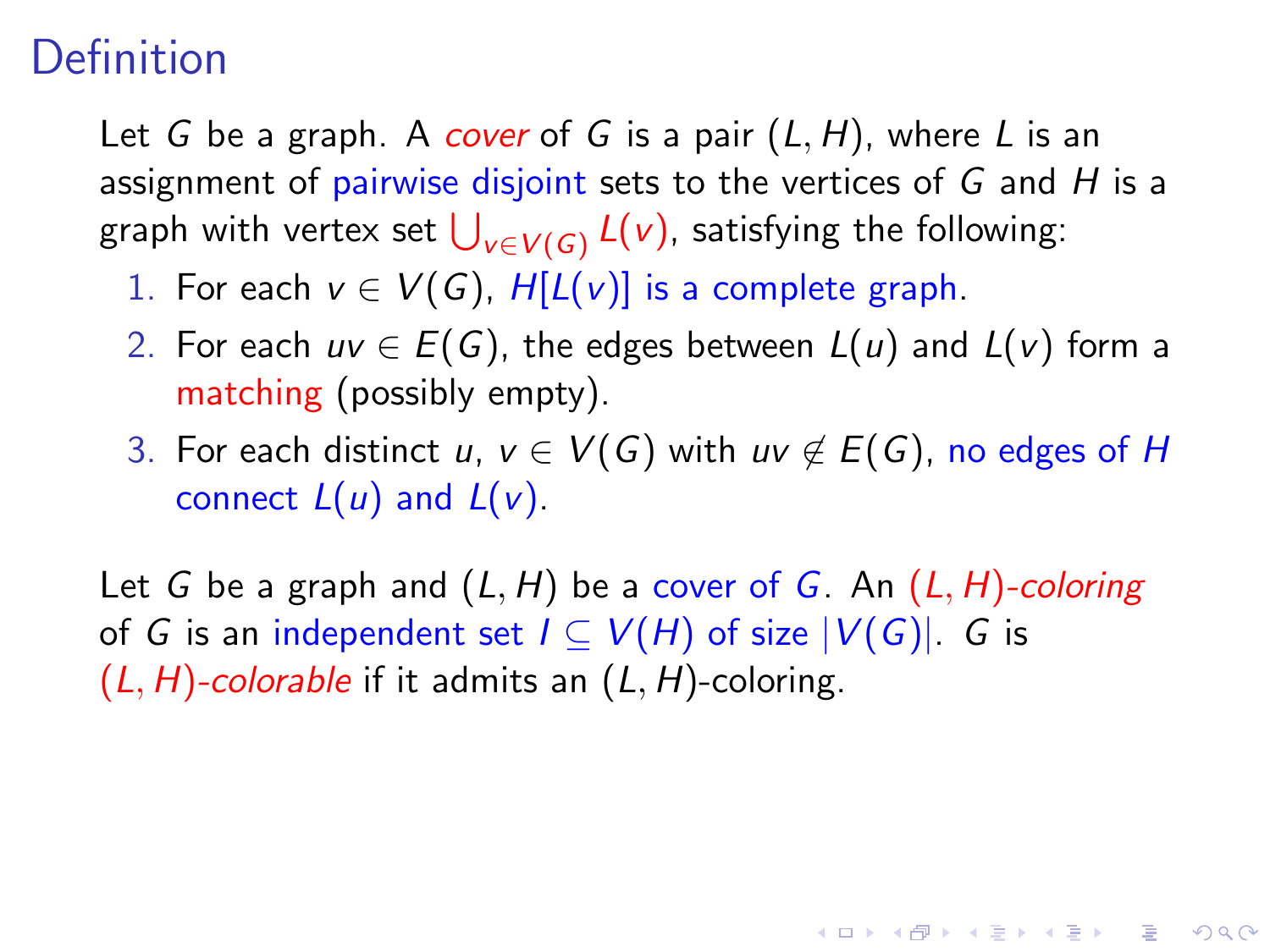

Figure: Graph  $C_4$  and two covers of it such that  $C_4$  is  $(L, H_1)$ -colorable but not  $(L, H<sub>2</sub>)$ -colorable.

The DP-chromatic number,  $\chi_{DP}(G)$ , is the minimum k such that G is  $(L, H)$ -colorable for each choice of  $(L, H)$  with  $|L(v)| \geq k$  for all  $v \in V(G)$ .

 $\mathbf{E} = \mathbf{A} \oplus \mathbf{A} + \mathbf{A} \oplus \mathbf{A} + \mathbf{A} \oplus \mathbf{A} + \mathbf{A} \oplus \mathbf{A} + \mathbf{A} \oplus \mathbf{A} + \mathbf{A} \oplus \mathbf{A} + \mathbf{A} \oplus \mathbf{A} + \mathbf{A} \oplus \mathbf{A} + \mathbf{A} \oplus \mathbf{A} + \mathbf{A} \oplus \mathbf{A} + \mathbf{A} \oplus \mathbf{A} + \mathbf{A} \oplus \mathbf{A} + \mathbf{A} \oplus \mathbf{A} + \mathbf{A$ 

 $2990$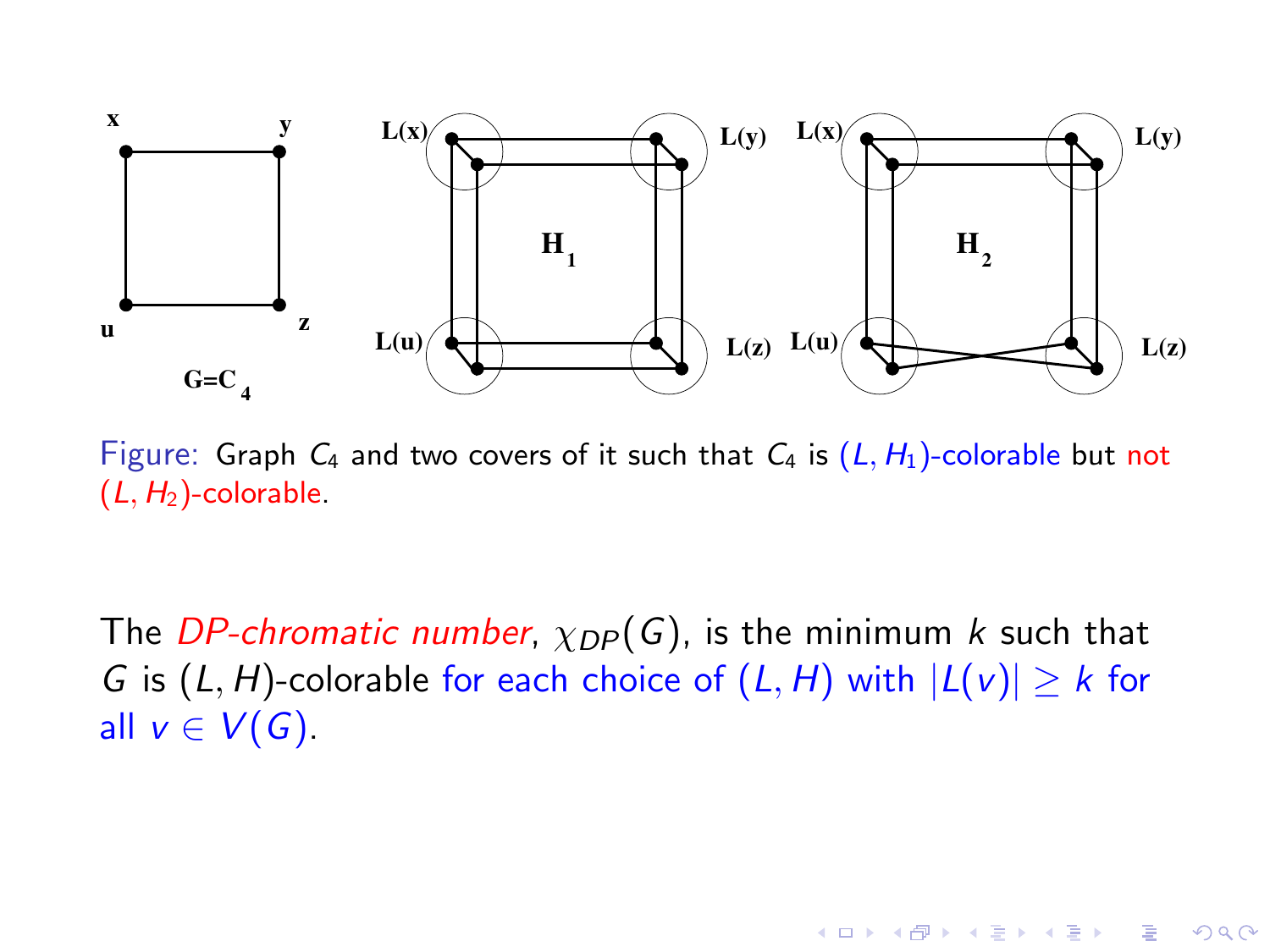1.  $\chi_{DP}(G) \leq d+1$  for every *d*-degenerate graph *G*. (D-P)

K ロ ▶ K @ ▶ K 할 X X 할 X | 할 X 1 9 Q Q ^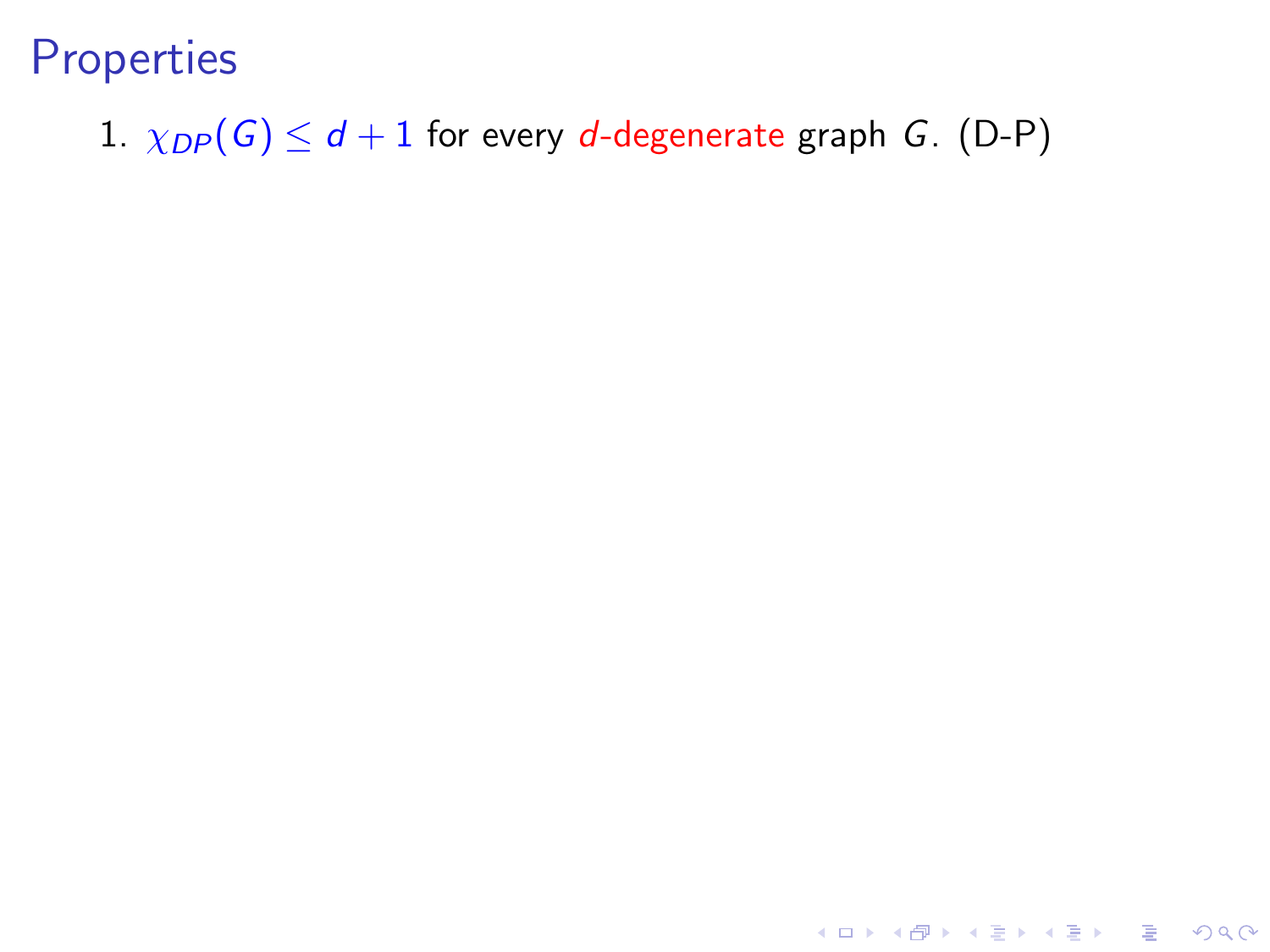- 1.  $\chi_{DP}(G) \leq d+1$  for every d-degenerate graph G. (D-P)
- 2. A version of Brooks' Theorem holds for  $\chi_{DP}(G)$ . (D-P)

K ロ ▶ K @ ▶ K 할 > K 할 > 1 할 > 1 이익어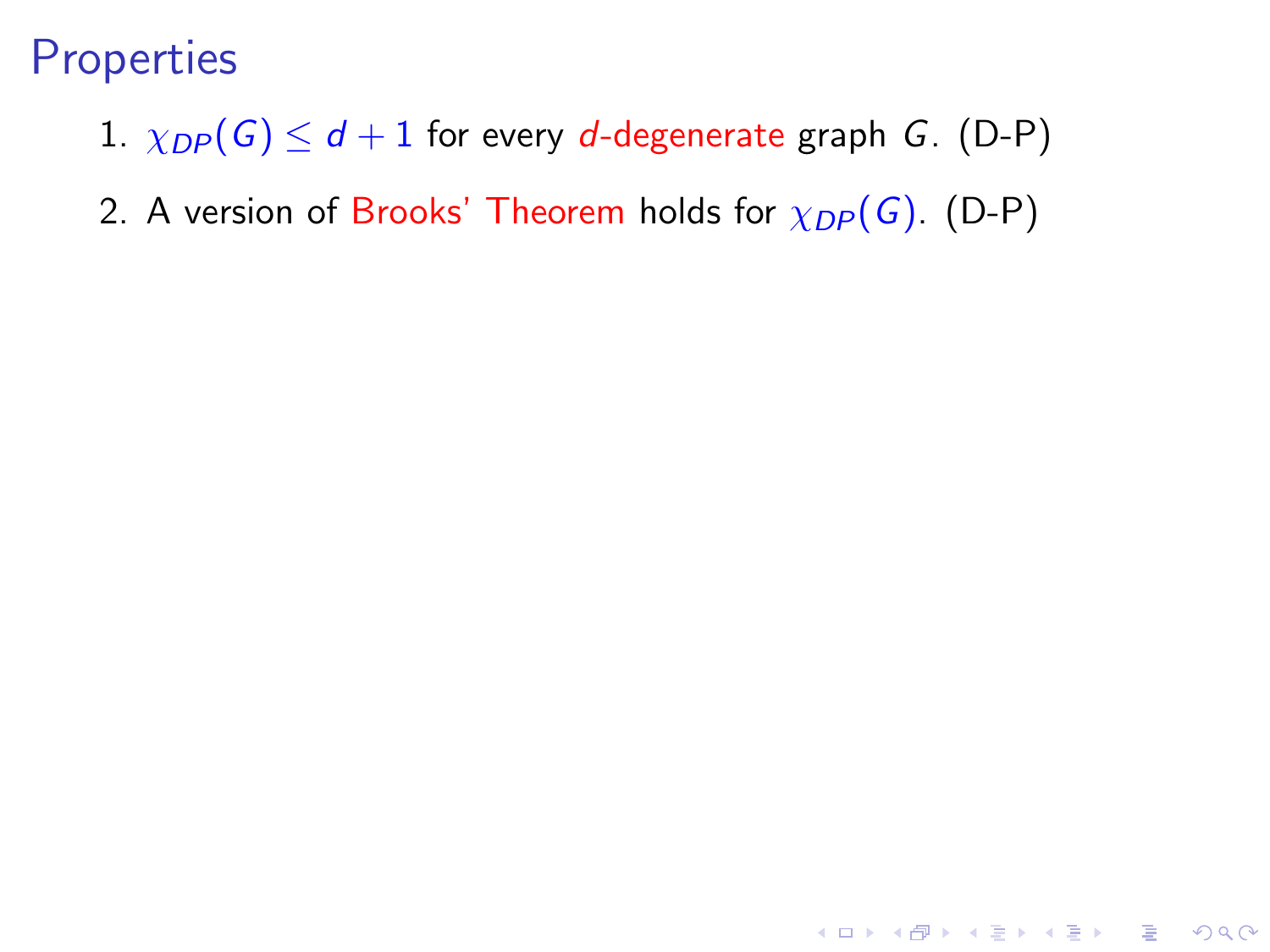- 1.  $\chi_{DP}(G) \leq d+1$  for every d-degenerate graph G. (D-P)
- 2. A version of Brooks' Theorem holds for  $\chi_{DP}(G)$ . (D-P)
- 3.  $\chi_{DP}(G) \leq 5$  for each planar G and  $\chi_{DP}(G) \leq 3$  for each planar G of girth 5. (D-P)

**KOD KARD KED KED E VOOR**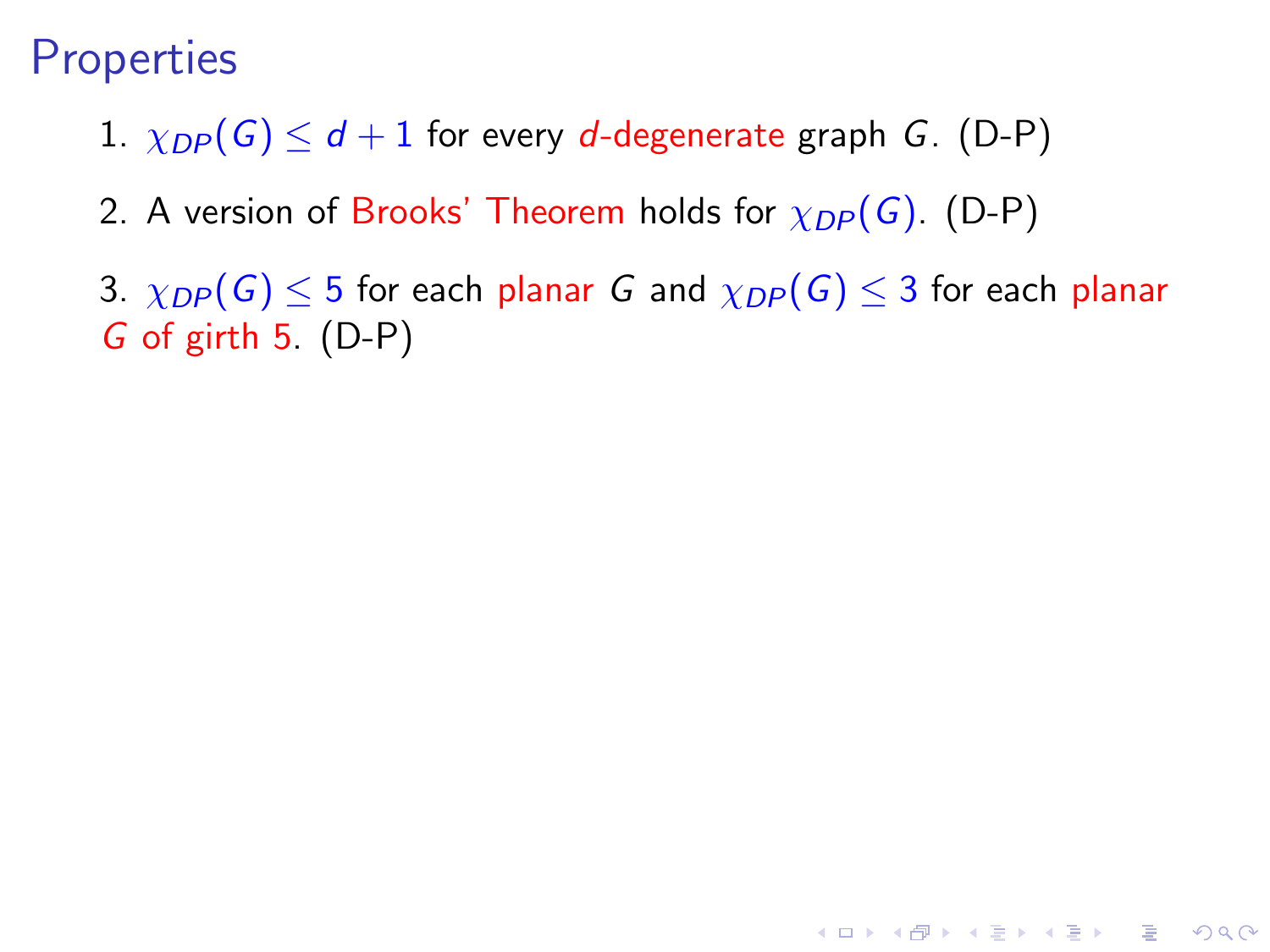- 1.  $\chi_{DP}(G) \leq d+1$  for every d-degenerate graph G. (D-P)
- 2. A version of Brooks' Theorem holds for  $\chi_{DP}(G)$ . (D-P)
- 3.  $\chi_{DP}(G) \leq 5$  for each planar G and  $\chi_{DP}(G) \leq 3$  for each planar G of girth 5. (D-P)
- 4.  $\chi_{DP}(\mathcal{C}_n) = 3$  for each  $n \geq 3$ . This means orientation theorems of Alon–Tarsi and the Bondy–Boppana–Siegel Lemma on list coloring do not extend to DP-coloring.

**KORK ERKER ADE YOUR**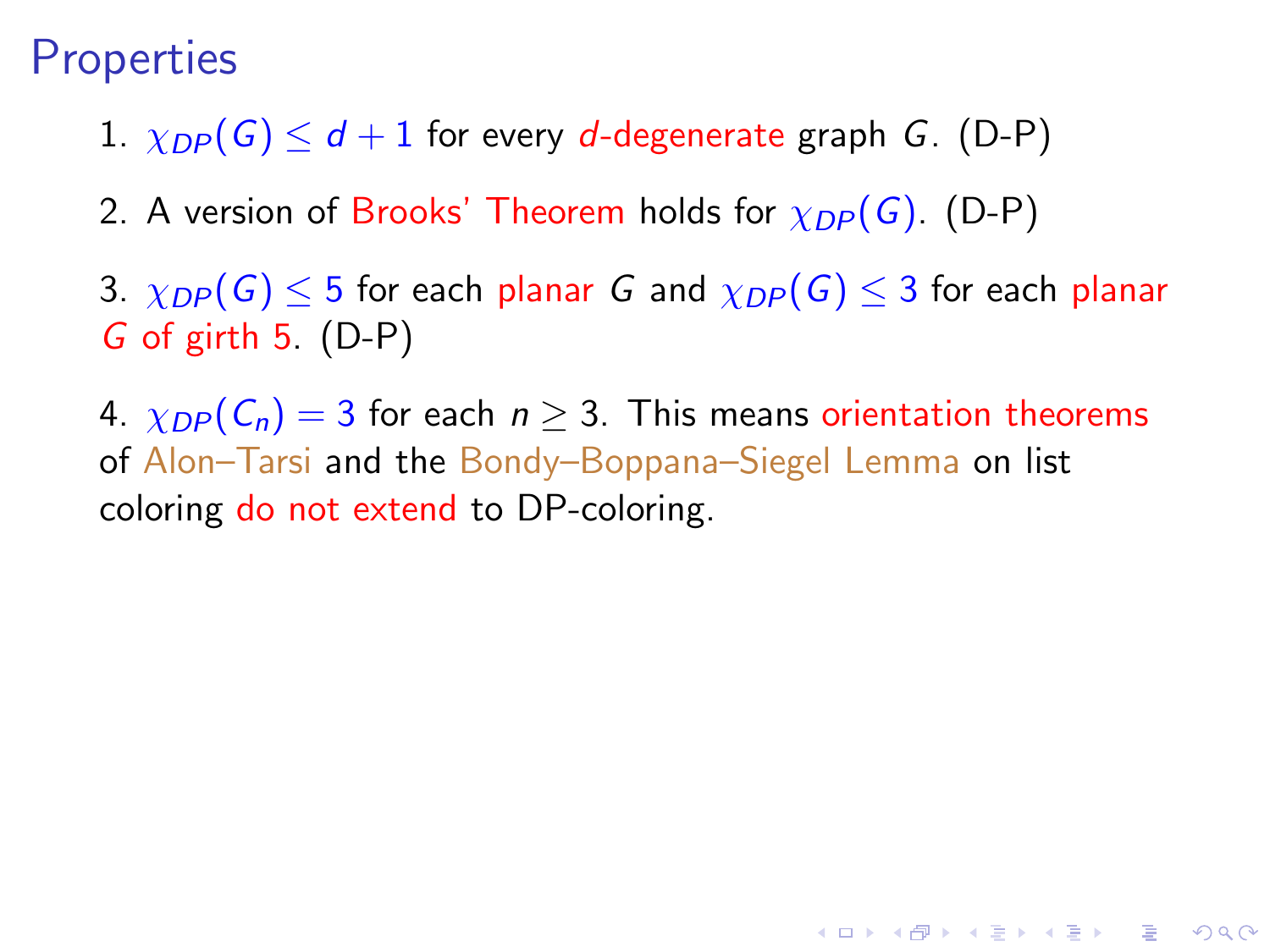- 1.  $\chi_{DP}(G) \leq d+1$  for every d-degenerate graph G. (D-P)
- 2. A version of Brooks' Theorem holds for  $\chi_{DP}(G)$ . (D-P)
- 3.  $\chi_{DP}(G) \leq 5$  for each planar G and  $\chi_{DP}(G) \leq 3$  for each planar G of girth 5. (D-P)
- 4.  $\chi_{DP}(\mathcal{C}_n) = 3$  for each  $n \geq 3$ . This means orientation theorems of Alon–Tarsi and the Bondy–Boppana–Siegel Lemma on list coloring do not extend to DP-coloring.

5.  $\chi_{DP}(G) > \frac{d/2}{\ln(d/2)}$  for every  $G$  with average degree  $d$ . (A. Bernshteyn)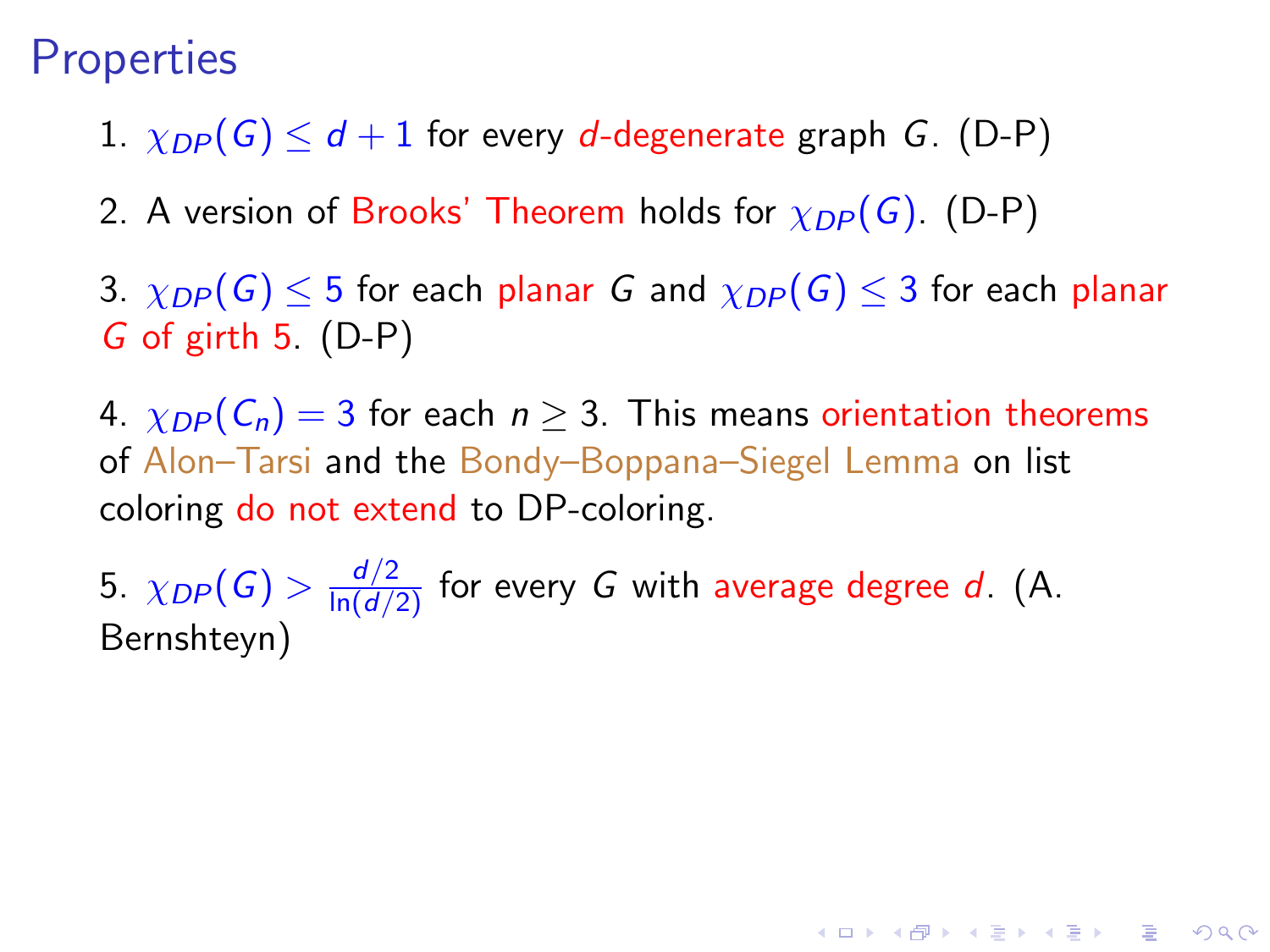- 1.  $\chi_{DP}(G) \leq d+1$  for every d-degenerate graph G. (D-P)
- 2. A version of Brooks' Theorem holds for  $\chi_{DP}(G)$ . (D-P)
- 3.  $\chi_{DP}(G) \leq 5$  for each planar G and  $\chi_{DP}(G) \leq 3$  for each planar G of girth 5. (D-P)

4.  $\chi_{DP}(\mathcal{C}_n) = 3$  for each  $n \geq 3$ . This means orientation theorems of Alon–Tarsi and the Bondy–Boppana–Siegel Lemma on list coloring do not extend to DP-coloring.

5.  $\chi_{DP}(G) > \frac{d/2}{\ln(d/2)}$  for every  $G$  with average degree  $d$ . (A. Bernshteyn)

6.  $\chi_{DP}(G) \leq C \frac{d}{\ln n}$  $\frac{d}{\ln d}$  for every triangle-free G with maximum degree  $d. (A. B.)$ 

KID KA KERKER E VOOR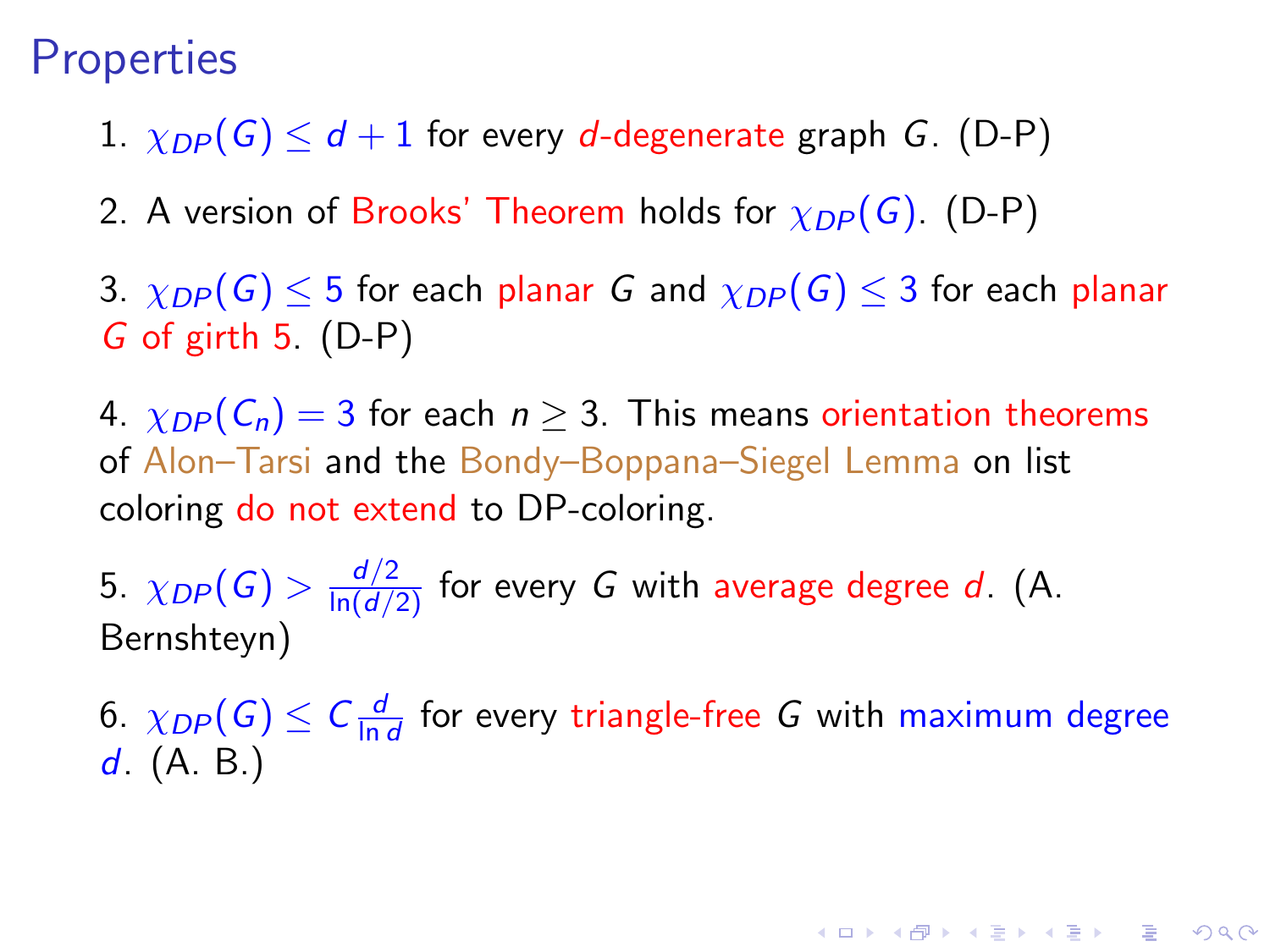# **Multigraphs**

Let G be a multigraph. A cover of G is a pair  $(L, H)$ , where L is an assignment of pairwise disjoint sets to the vertices of  $G$  and  $H$ is a graph with vertex set  $\bigcup_{v\in V(G)} L(v)$  such that

- 1. For each  $v \in V(G)$ ,  $H[L(v)]$  is a complete graph.
- 2. For each distinct u,  $v \in V(G)$ , the set of edges between  $L(u)$ and  $L(v)$  is the union of  $e_G(u, v)$  (possibly empty) matchings.

4 D > 4 P + 4 B + 4 B + B + 9 Q O

The other definitions are as for graphs.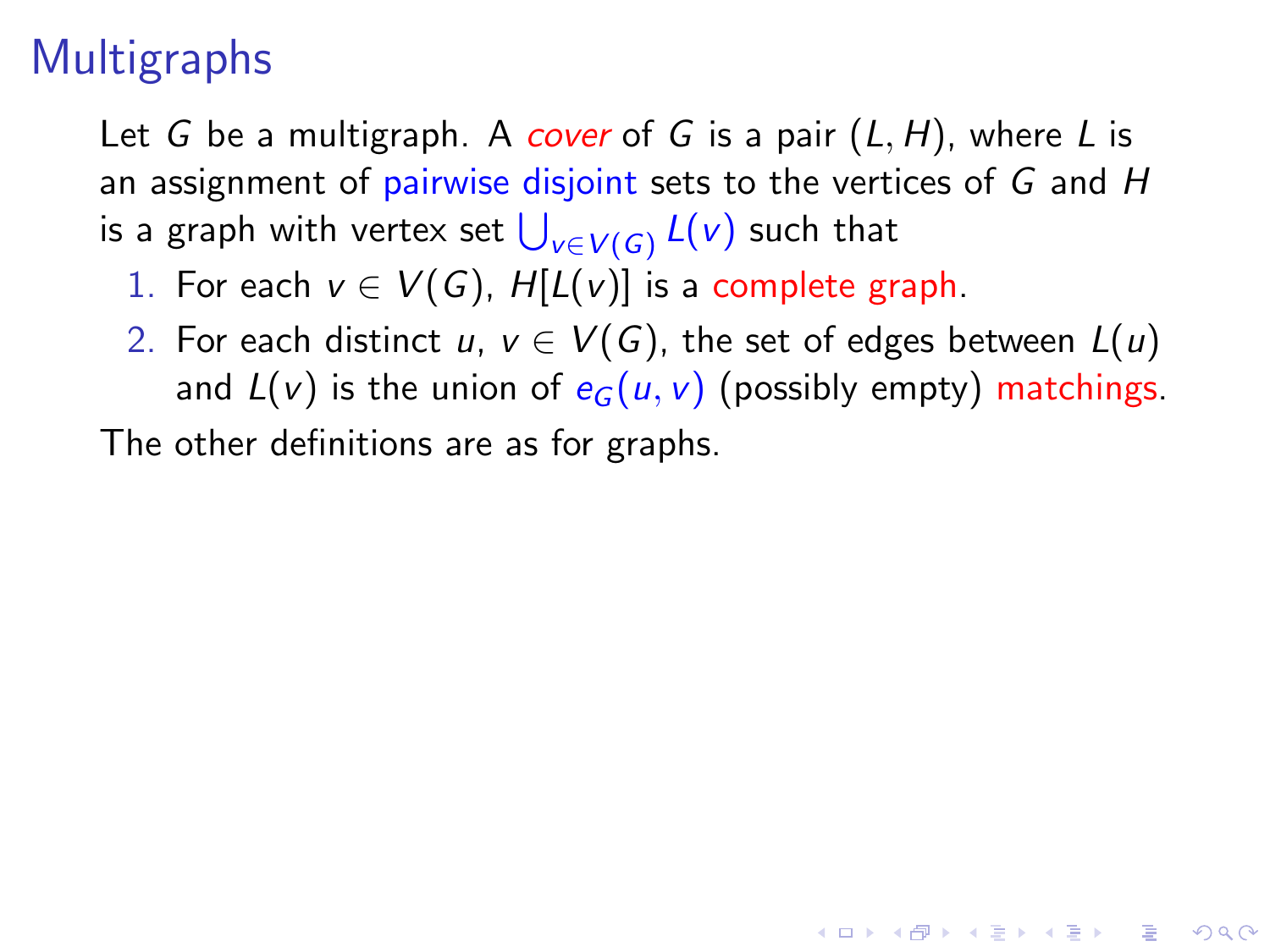## **Multigraphs**

Let G be a multigraph. A cover of G is a pair  $(L, H)$ , where L is an assignment of pairwise disjoint sets to the vertices of  $G$  and  $H$ is a graph with vertex set  $\bigcup_{v\in V(G)} L(v)$  such that

- 1. For each  $v \in V(G)$ ,  $H[L(v)]$  is a complete graph.
- 2. For each distinct u,  $v \in V(G)$ , the set of edges between  $L(u)$ and  $L(v)$  is the union of  $e_G(u, v)$  (possibly empty) matchings. The other definitions are as for graphs.

For  $k \in N$  and a multigraph G, let  $G^k$  be the multigraph obtained from G by replacing each edge in G with a set of  $k$  parallel edges.

**AD A 4 4 4 5 A 5 A 5 A 4 D A 4 D A 4 PM**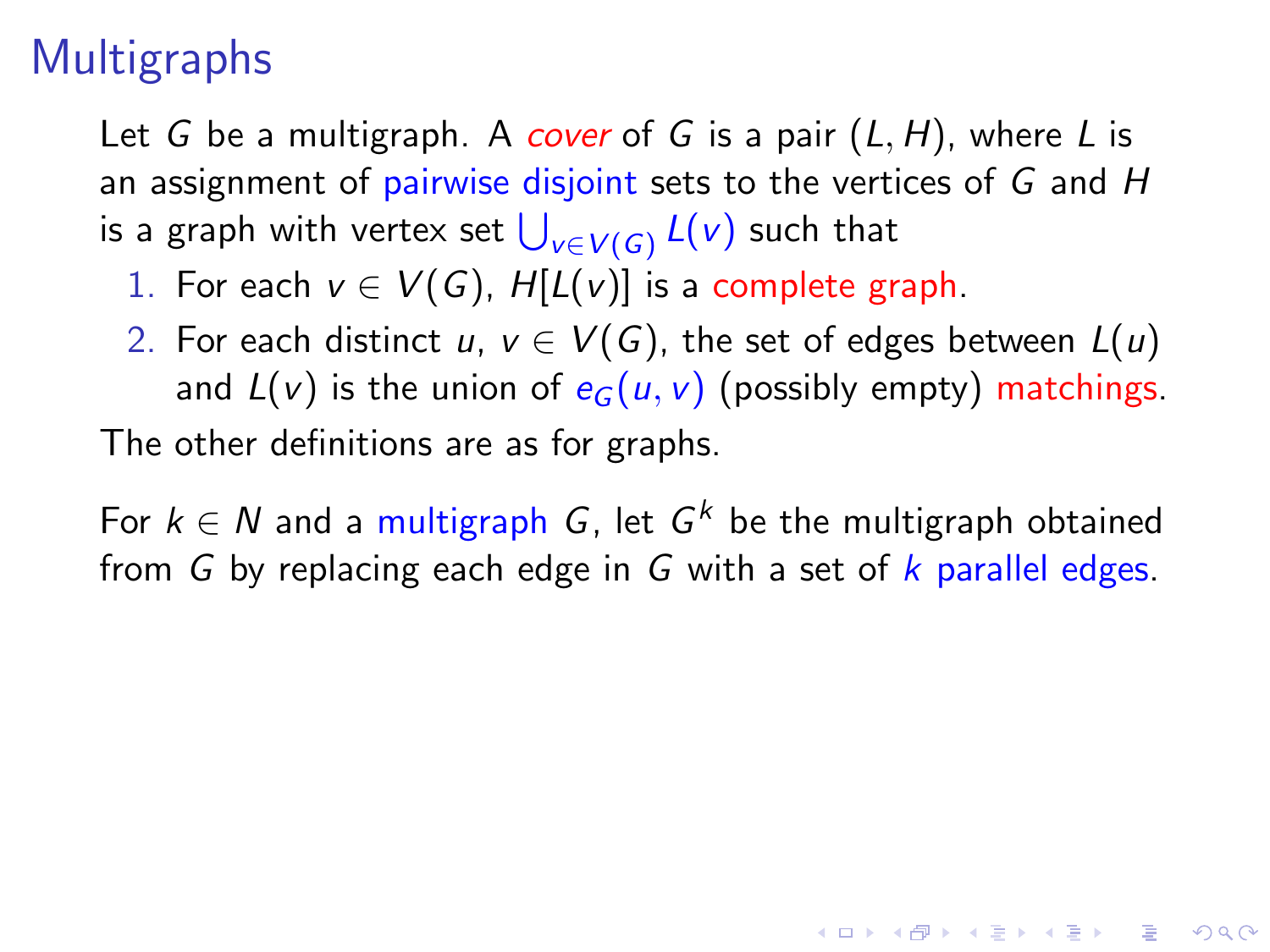# **Multigraphs**

Let G be a multigraph. A cover of G is a pair  $(L, H)$ , where L is an assignment of pairwise disjoint sets to the vertices of  $G$  and  $H$ is a graph with vertex set  $\bigcup_{v\in V(G)} L(v)$  such that

- 1. For each  $v \in V(G)$ ,  $H[L(v)]$  is a complete graph.
- 2. For each distinct u,  $v \in V(G)$ , the set of edges between  $L(u)$ and  $L(v)$  is the union of  $e_G(u, v)$  (possibly empty) matchings. The other definitions are as for graphs.

For  $k \in N$  and a multigraph G, let  $G^k$  be the multigraph obtained from G by replacing each edge in G with a set of  $k$  parallel edges.



Figure:  $\chi_{DP}(K_2^3) = 4$ .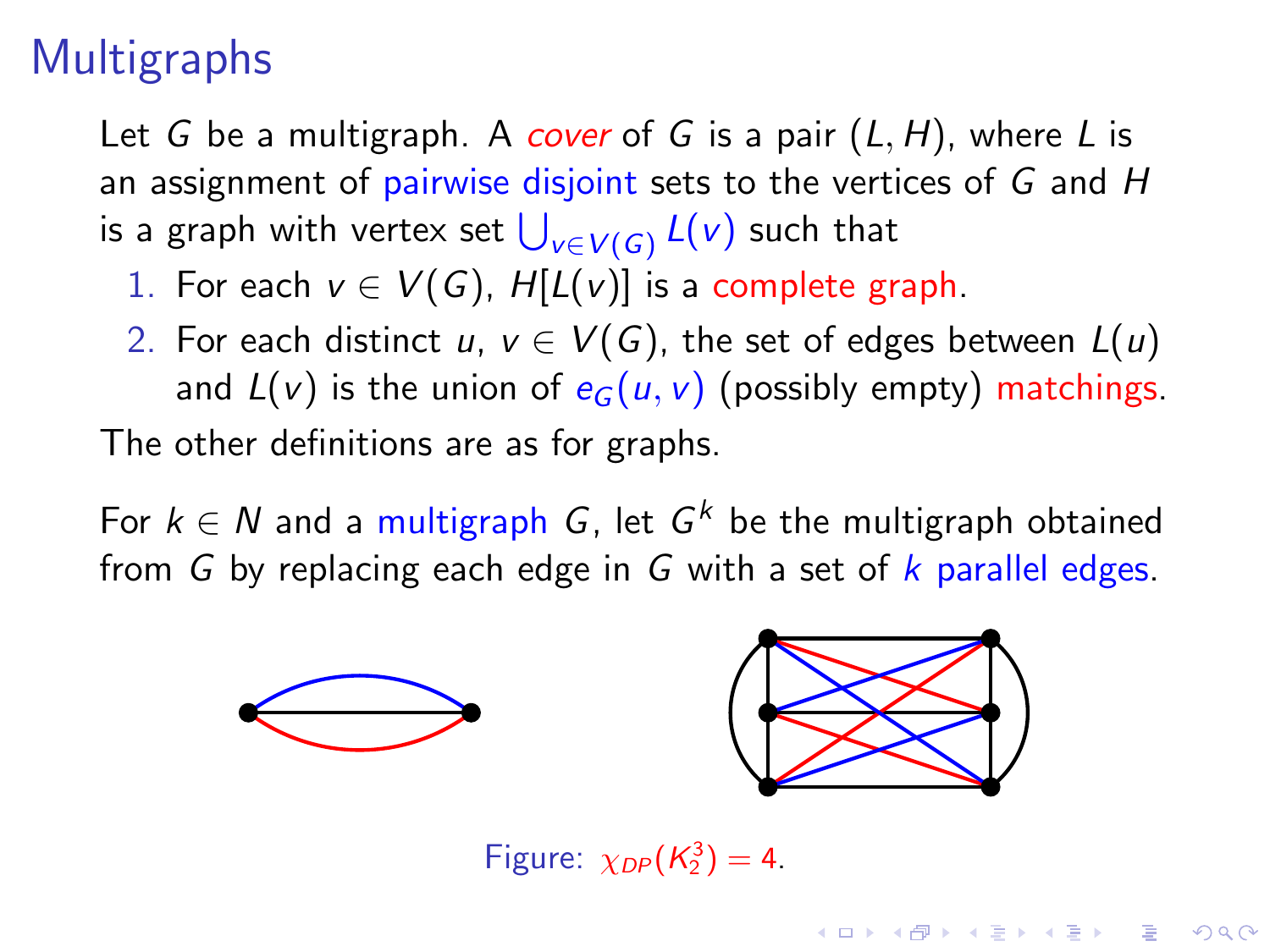

Figure:  $\chi_{DP}(C_4^k) = 2k + 1$ .

K ロ > K @ ▶ K 할 > K 할 > 1 할 | X 9 Q @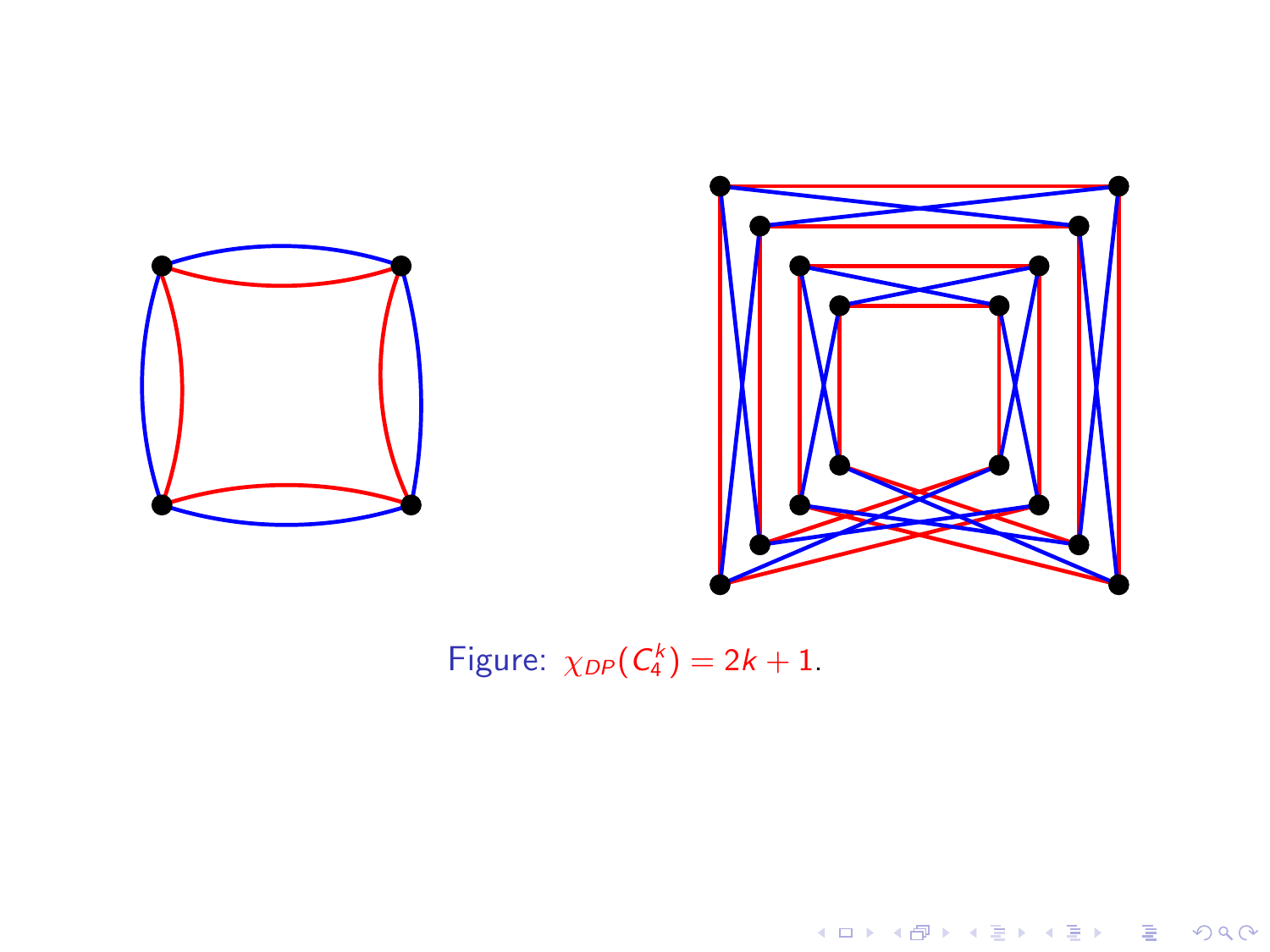Theorem 4 [Bernshteyn-Pron-A.K., 2016] Let G be a connected multigraph. Then G is not DP-degree-colorable if and only if each block of G is one of the graphs  $K_n^k$ ,  $C_n^k$  for some n and k.

**K ロ ▶ K @ ▶ K 할 X X 할 X 및 할 X X Q Q O**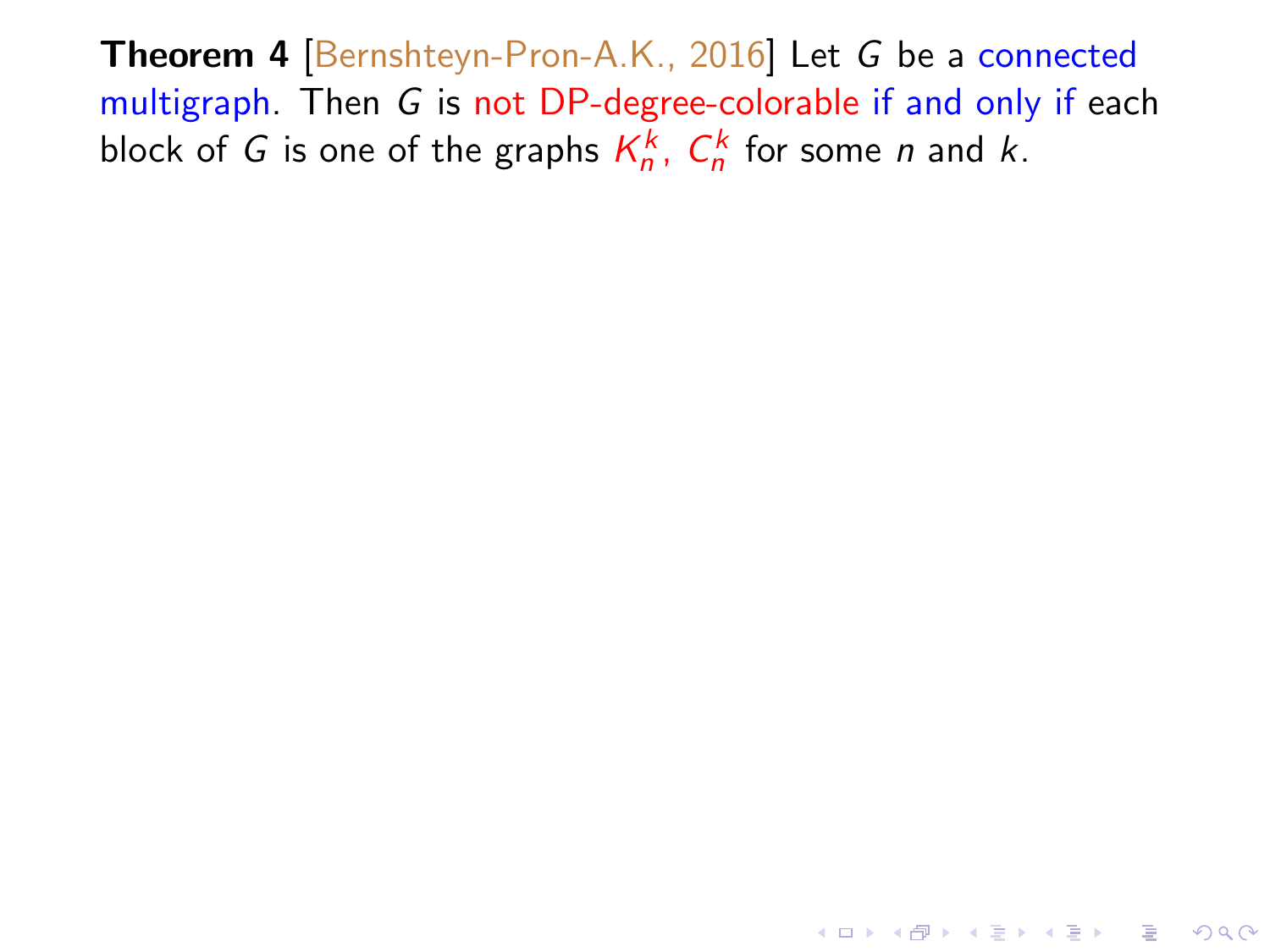Theorem 4 [Bernshteyn-Pron-A.K., 2016] Let G be a connected multigraph. Then G is not DP-degree-colorable if and only if each block of G is one of the graphs  $K_n^k$ ,  $C_n^k$  for some n and k.

**Corollary 5**  $[B-P-K]$  Let  $k \ge 4$  and let G be a DP-k-critical graph distinct from  $K_k$ . Then

$$
2|E(G)|\geq \left(k-1+\frac{k-3}{k^2-3}\right)n.
$$

**K ロ ▶ K @ ▶ K 할 X X 할 X 및 할 X X Q Q O**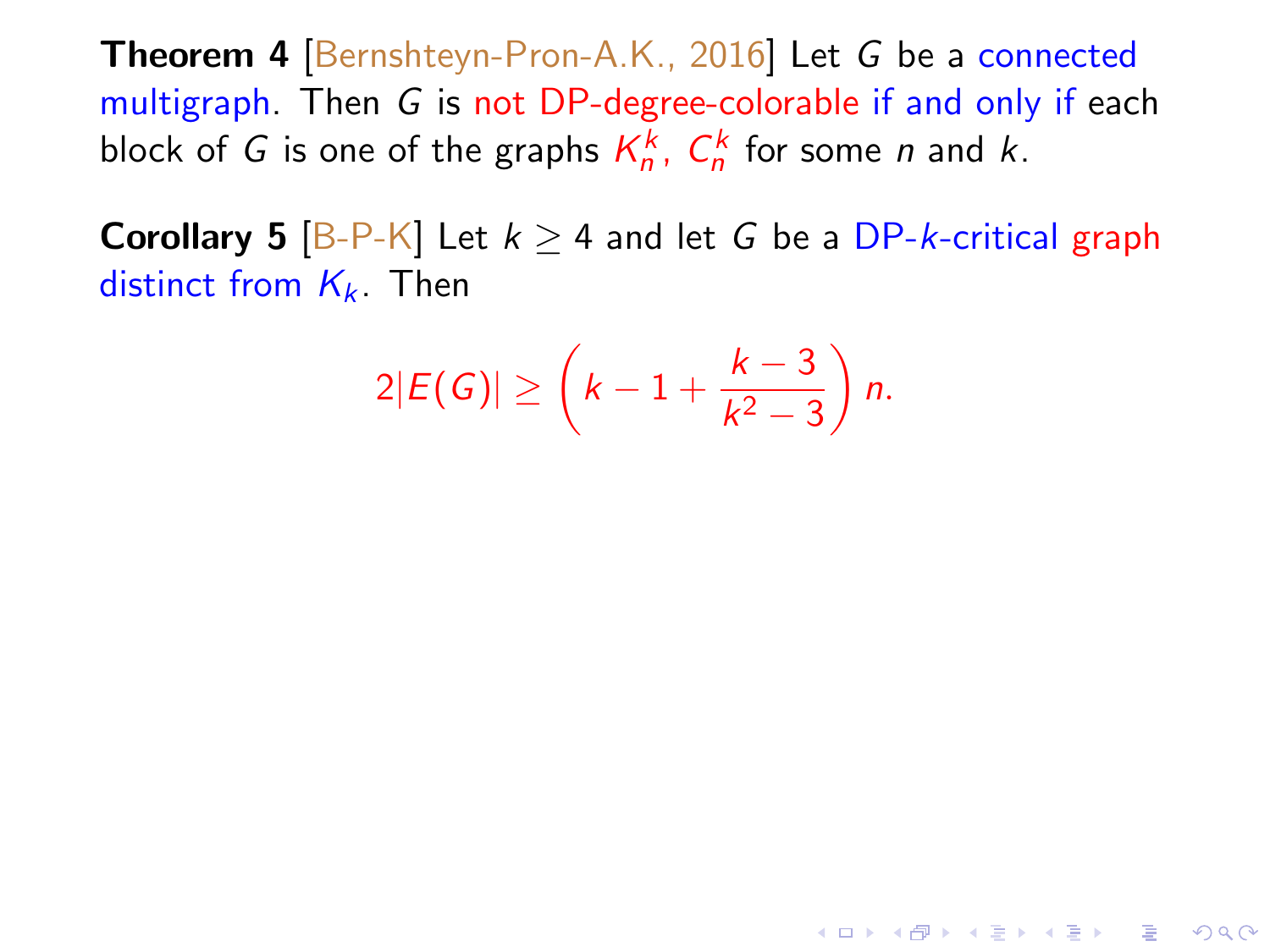Theorem 4 [Bernshteyn-Pron-A.K., 2016] Let G be a connected multigraph. Then G is not DP-degree-colorable if and only if each block of G is one of the graphs  $K_n^k$ ,  $C_n^k$  for some n and k.

**Corollary 5** [B-P-K] Let  $k > 4$  and let G be a DP-k-critical graph distinct from  $K_k$ . Then

$$
2|E(G)|\geq \left(k-1+\frac{k-3}{k^2-3}\right)n.
$$

**Theorem 6** [Dirac, 1957] Let  $k > 4$  and let G be a k-critical graph distinct from  $K_k$ . Set  $n := |V(G)|$  and  $m := |E(G)|$ . Then

 $2m > kn + k - 3$ .

**K ロ ▶ K @ ▶ K 할 X X 할 X 및 할 X X Q Q O**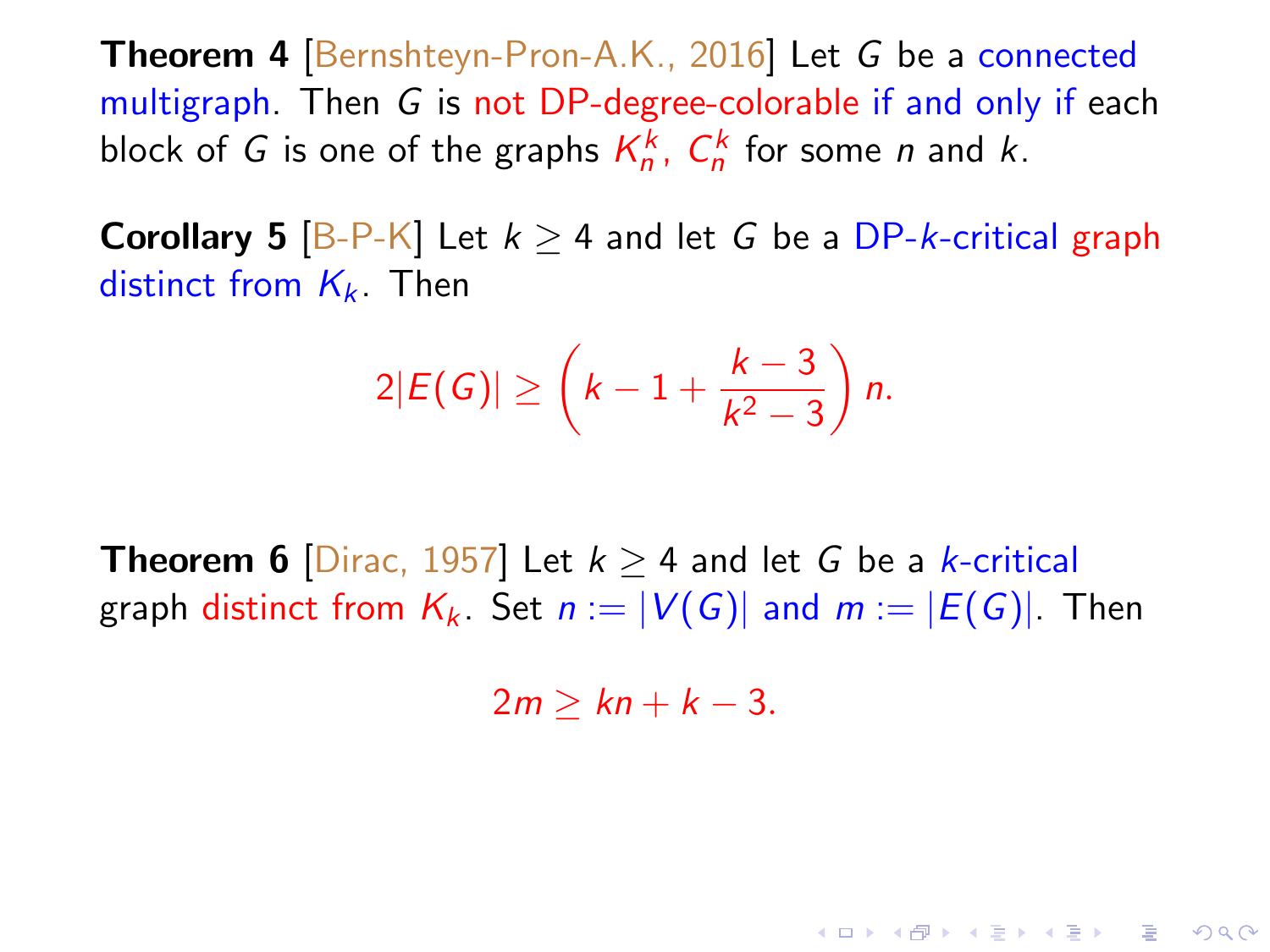For  $k \geq 4$ , a graph G is k-Dirac if  $V(G)$  can be partitioned into three subsets  $V_1$ ,  $V_2$ ,  $V_3$  so that (a)  $|V_1| = k - 1$ ,  $|V_2| = k - 2$ ,  $|V_3| = 2$ ; (b) the graphs  $G[V_1]$  and  $G[V_2]$  are complete; (c) each  $y_i \in V_1$  is adjacent to exactly one  $z_i \in V_3$ , and each  $z_i \in V_3$  has a neighbor in  $V_1$ ; (d) each  $x_i \in V_2$  is adjacent to both  $z_i \in V_3$ ; and (e) G has no other edges.



Figure: A 5-Dirac graph.

**KORK ERKER ADE YOUR**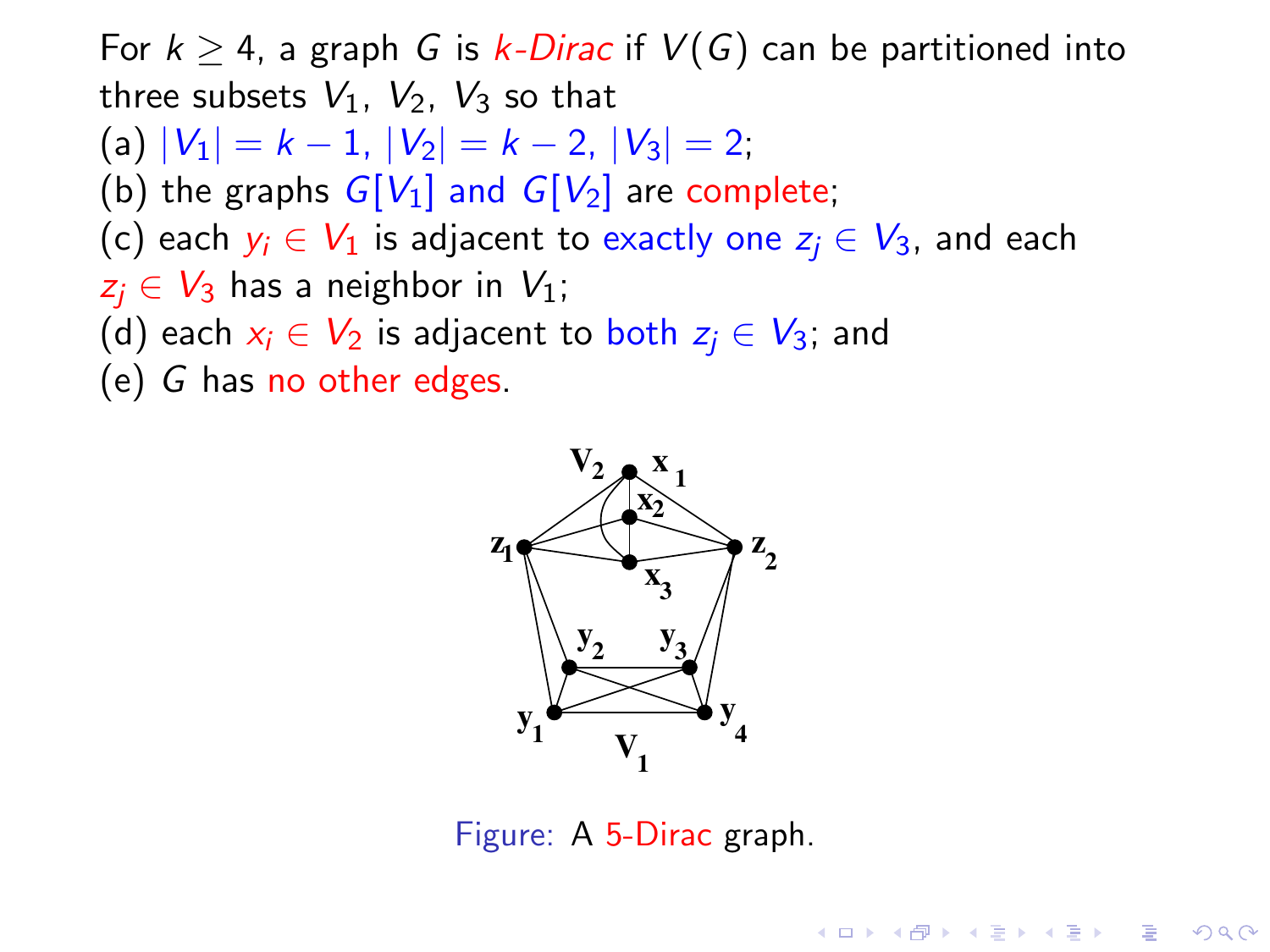Let  $\mathcal{D}_k$  denote the family of all k-Dirac graphs.

**Theorem 7** [Dirac, 1974] Let  $k \ge 4$  and let G be a *k*-critical graph distinct from  $K_k$ . Set  $n := |V(G)|$  and  $m := |E(G)|$ . Then

 $2m = kn + k - 3 \iff G \in \mathcal{D}_k$ .

4 D > 4 P + 4 B + 4 B + B + 9 Q O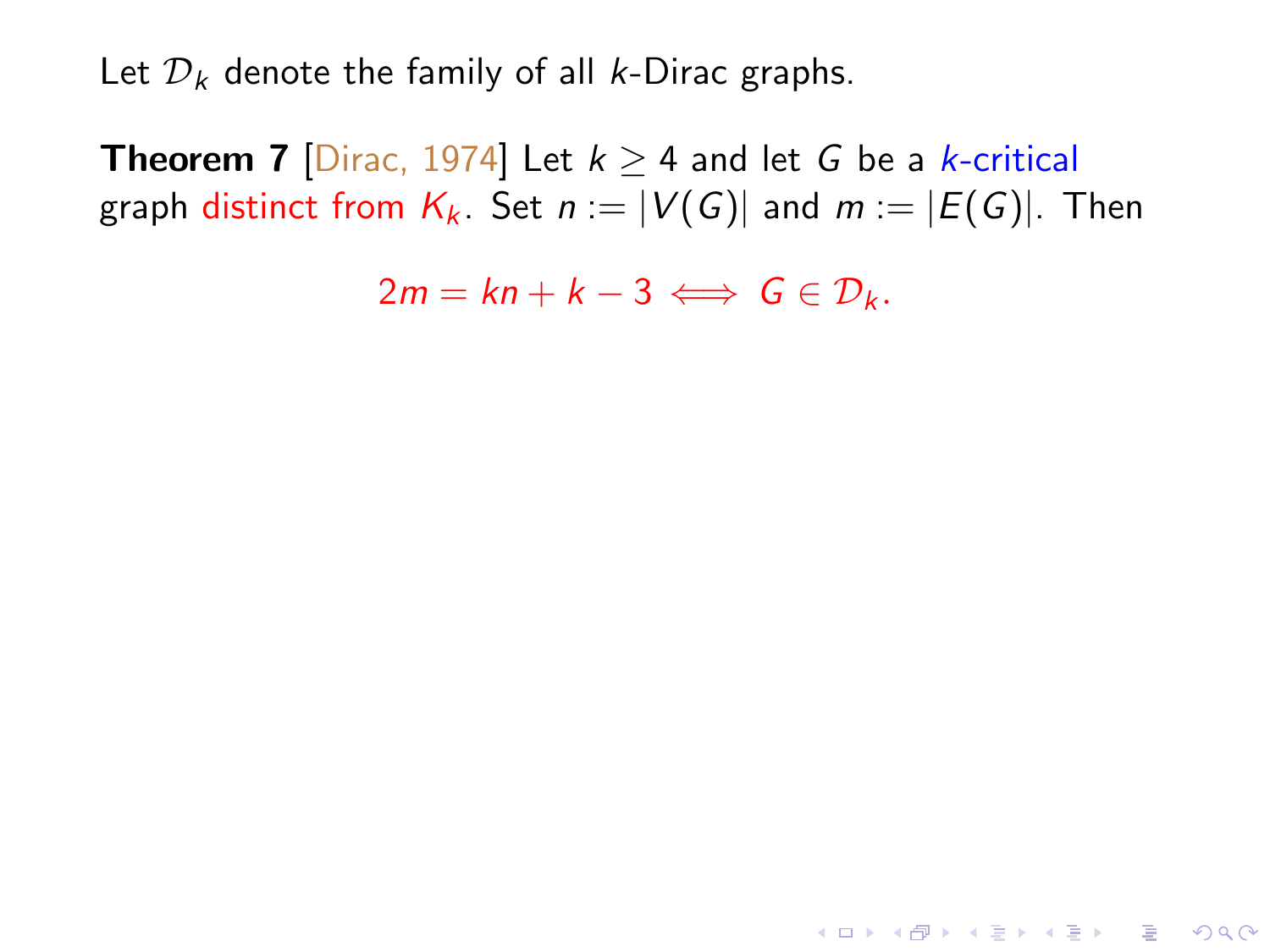Let  $\mathcal{D}_k$  denote the family of all k-Dirac graphs.

**Theorem 7** [Dirac, 1974] Let  $k \ge 4$  and let G be a *k*-critical graph distinct from  $K_k$ . Set  $n := |V(G)|$  and  $m := |E(G)|$ . Then

 $2m = kn + k - 3 \iff G \in \mathcal{D}_k$ .

**Theorem 8** [A.K.-Stiebitz, 2002] Let  $k \ge 4$  and let L be a list assignment for G such that G is L-critical and  $|L(u)| = k - 1$  for all  $u \in V(G)$ . Suppose that G does not contain a clique of size k. Set  $n := |V(G)|$  and  $m := |E(G)|$ . Then

 $2m > kn + k - 3$ .

4 D > 4 P + 4 B + 4 B + B + 9 Q O

Question [A.K.-Stiebitz, 2002] Does Theorem 7 hold for list coloring?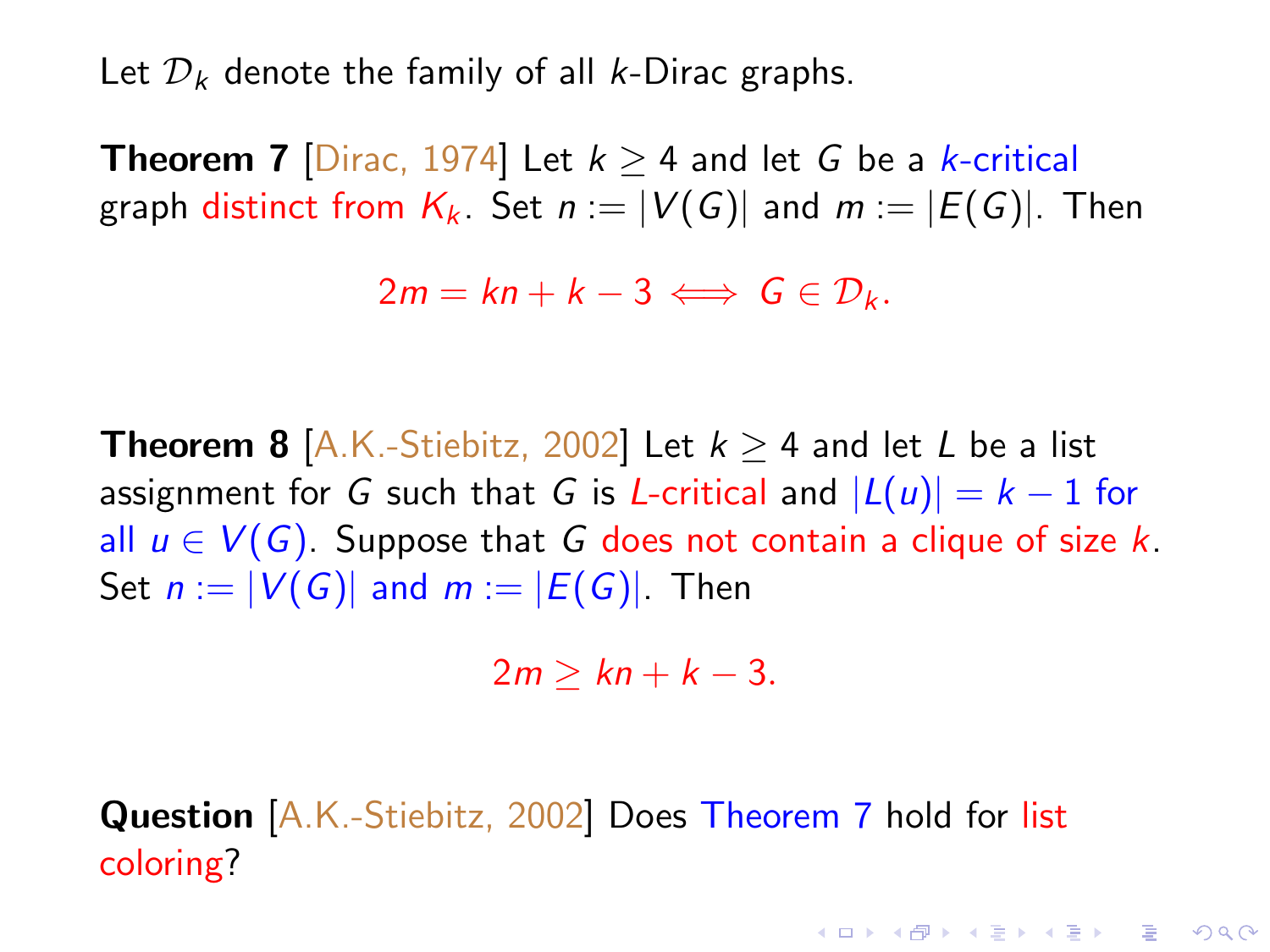**Theorem 9** [B-K] Let  $k \ge 4$ , G be a graph and let  $(L, H)$  be a cover of G such that G is  $(L, H)$ -critical and  $|L(u)| = k - 1$  for all  $u \in V(G)$ . Suppose that G does not contain a clique of size k. Set  $n := |V(G)|$  and  $m := |E(G)|$ . If  $G \notin \mathcal{D}_k$ , then

 $2m > kn + k - 3$ .

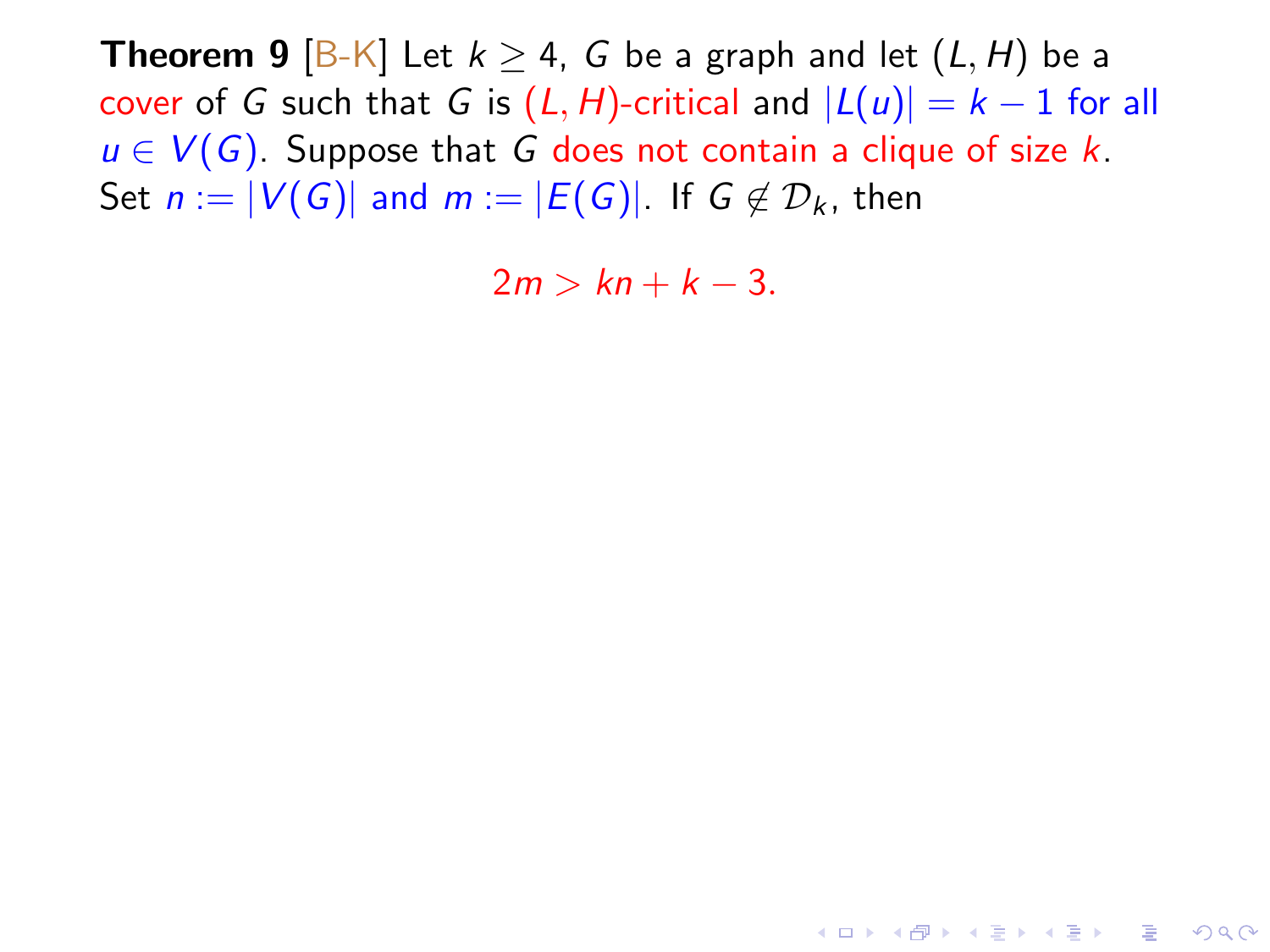**Theorem 9** [B-K] Let  $k \geq 4$ , G be a graph and let  $(L, H)$  be a cover of G such that G is  $(L, H)$ -critical and  $|L(u)| = k - 1$  for all  $u \in V(G)$ . Suppose that G does not contain a clique of size k. Set  $n := |V(G)|$  and  $m := |E(G)|$ . If  $G \notin \mathcal{D}_k$ , then

 $2m > kn + k - 3$ .



Figure: A DP-7-critical multigraph.

**KOD KARD KED KED E VOOR**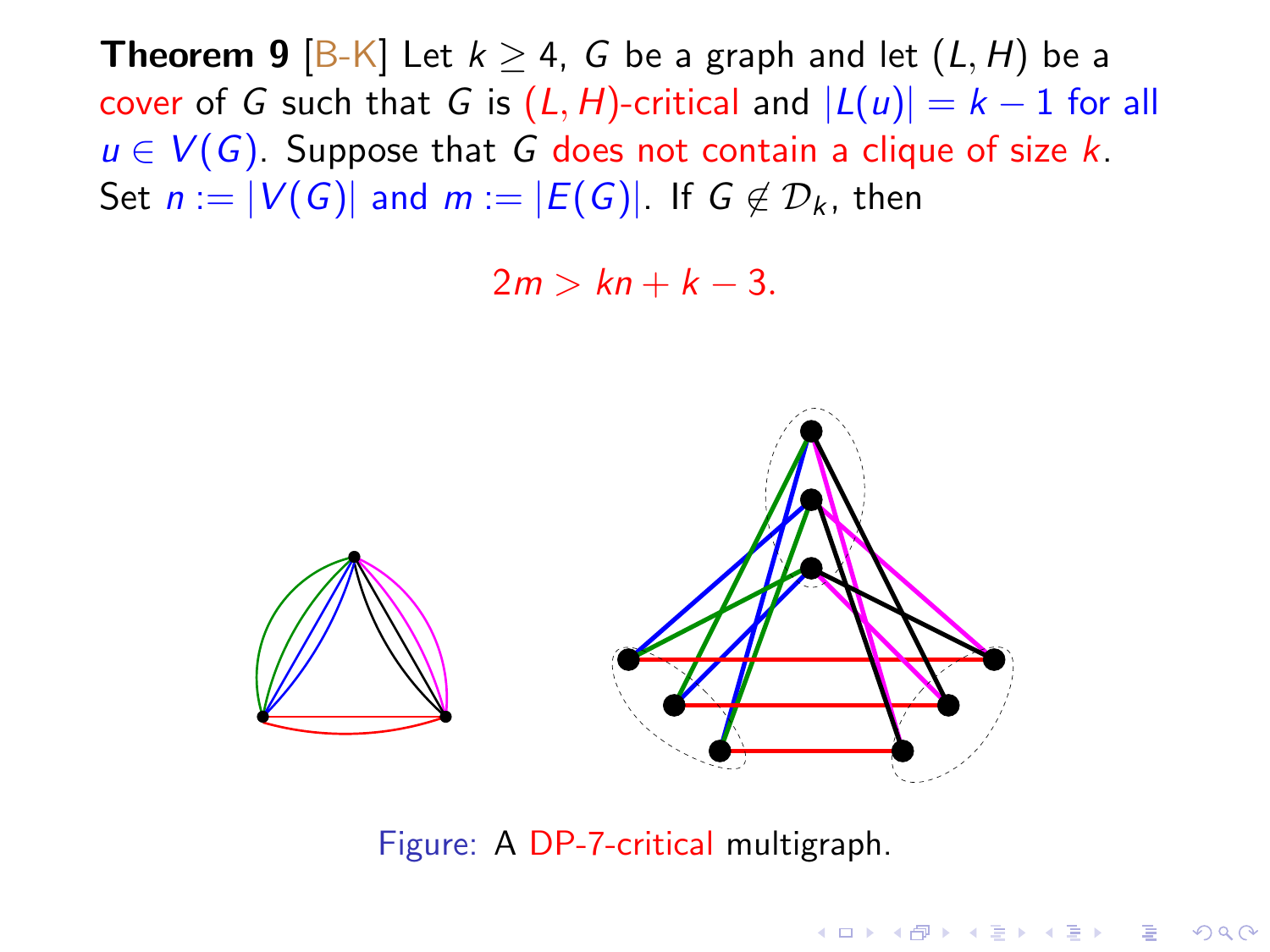#### 1. What is  $f_{DP}(n, k)$  — the minimum number of edges in an n-vertex DP-k-critical graph?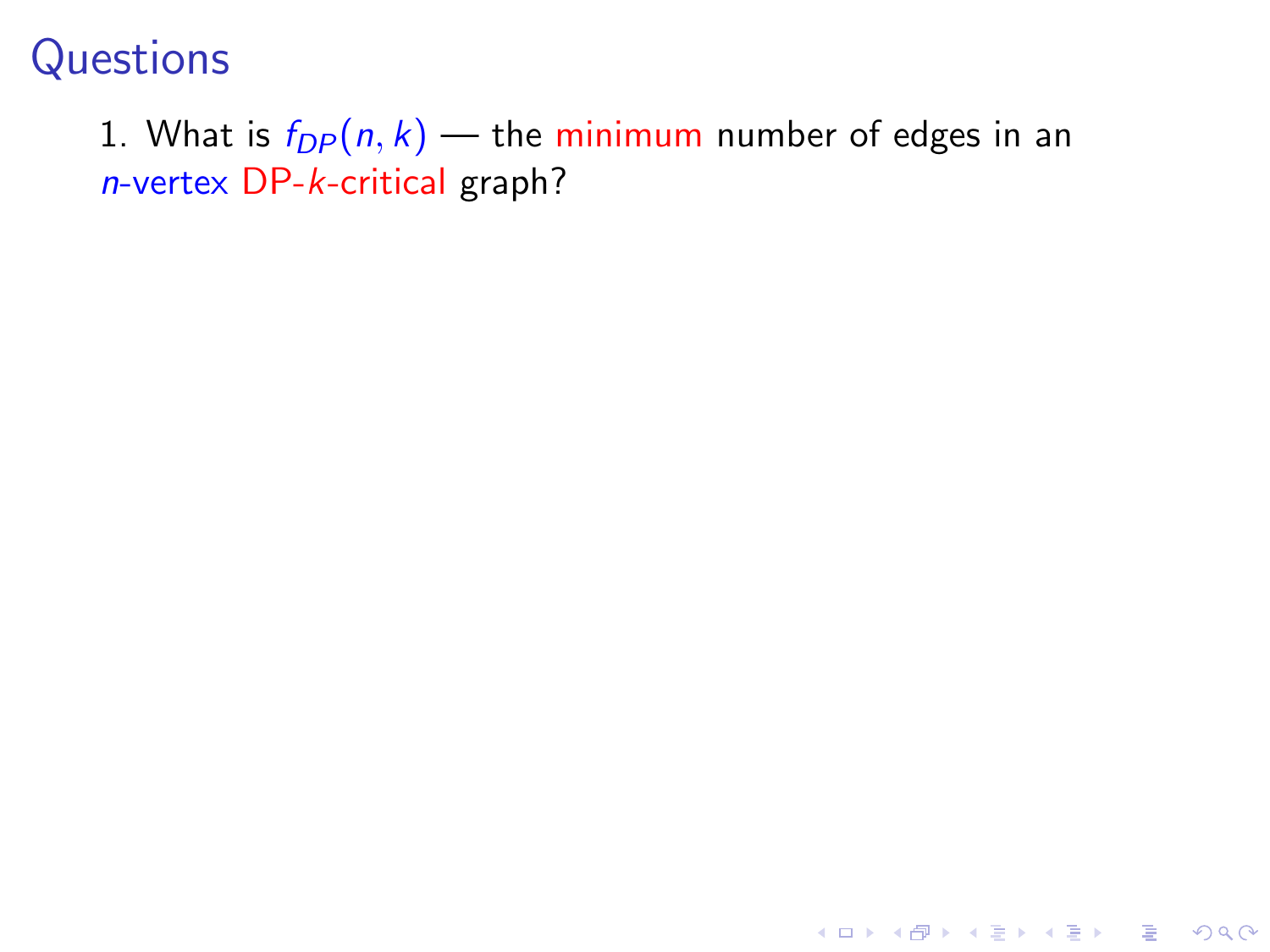1. What is  $f_{DP}(n, k)$  — the minimum number of edges in an n-vertex DP-k-critical graph?

2. Is it true that every *n*-vertex DP-k-critical multigraph containing neither  $\mathcal{C}_{\mathcal{S}}^{(k-1)/2}$  nor  $\mathcal{K}_{\mathcal{F}}^{(k-1)/r}$  has at least

$$
\frac{k-1}{2}n+\frac{k-1}{3} \quad \text{edges?}
$$

4 D > 4 P + 4 B + 4 B + B + 9 Q O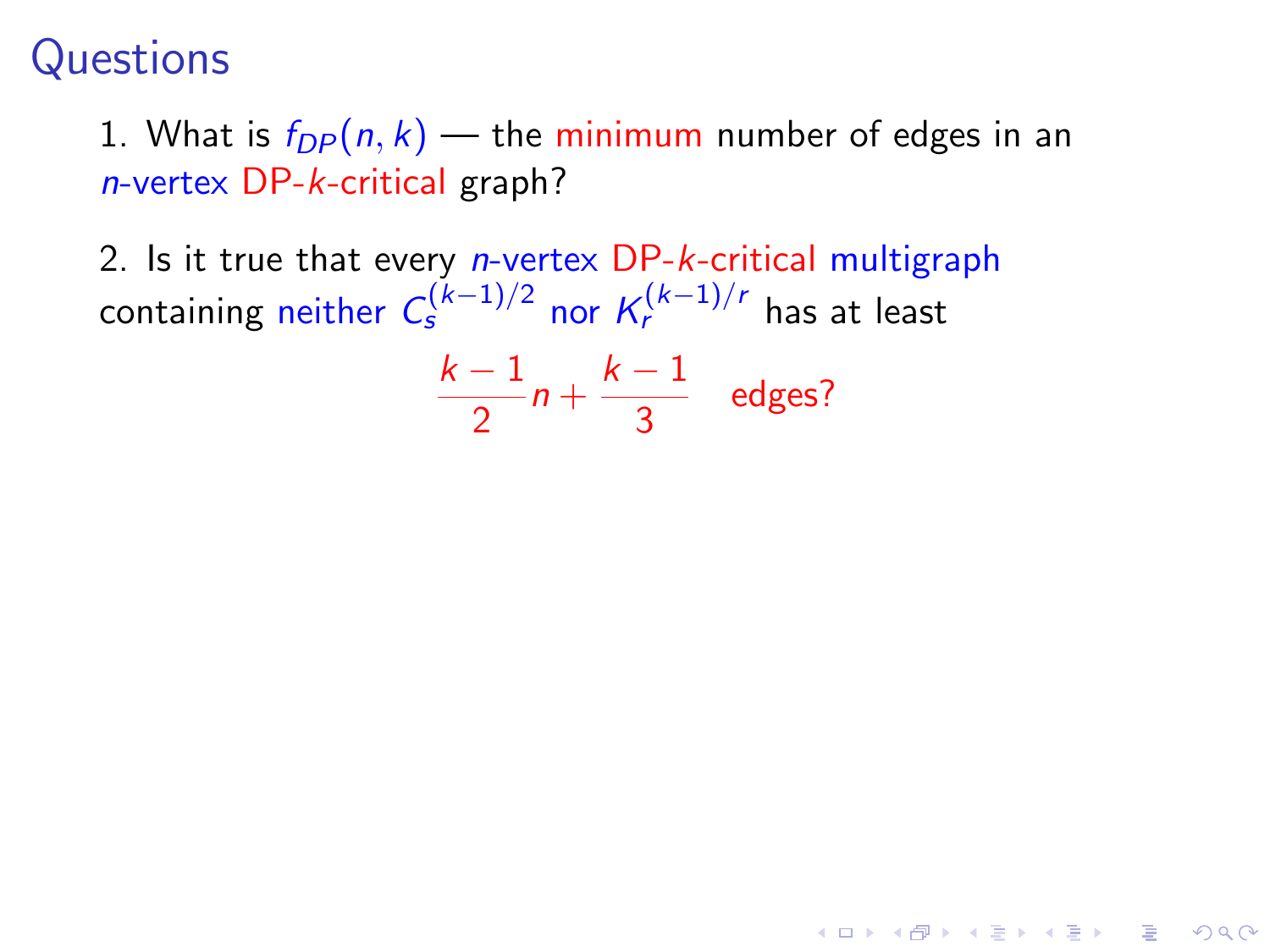1. What is  $f_{DP}(n, k)$  — the minimum number of edges in an n-vertex DP-k-critical graph?

2. Is it true that every *n*-vertex DP-k-critical multigraph containing neither  $\mathcal{C}_{\mathcal{S}}^{(k-1)/2}$  nor  $\mathcal{K}_{\mathcal{F}}^{(k-1)/r}$  has at least

$$
\frac{k-1}{2}n+\frac{k-1}{3} \quad \text{edges?}
$$

3. Gallai proved that if  $k \geq 4$  and  $n \leq 2k-2$  then every k-critical n-vertex graph G has a spanning complete bipartite subgraph; in other words, the complement of G is disconnected. For list-k-critical graphs the same claim follows from the theorem by Noel, Reed and Wu that for every  $k > n/2 - 1$ , if G is an *n*-vertex graph with  $\chi(G) = k$ , then  $\chi_{\ell}(G) = k$ .